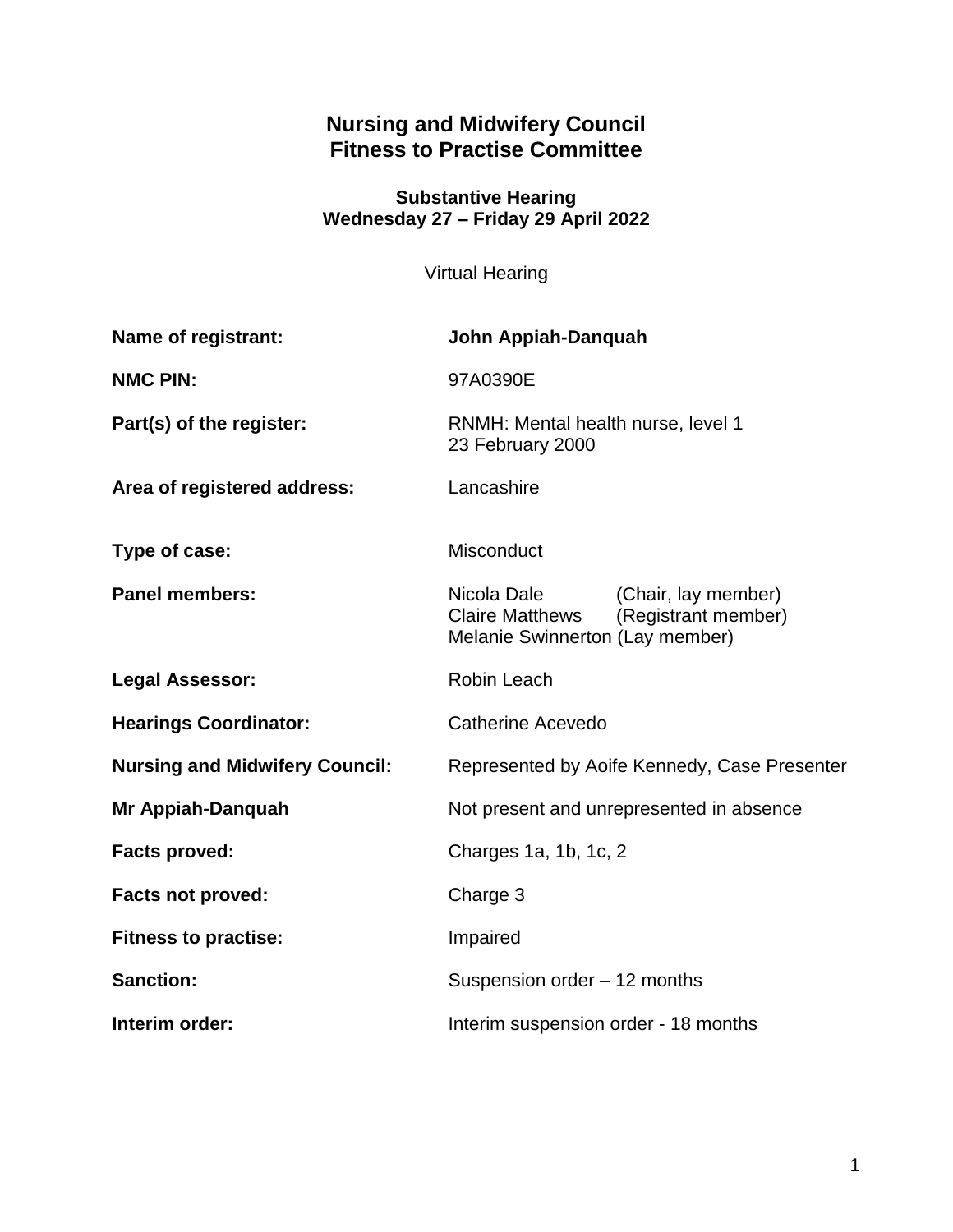### **Decision and reasons on service of Notice of Hearing**

The panel was informed at the start of this hearing that Mr Appiah-Danquah was not in attendance and that the Notice of Hearing letter had been sent on 7 March 2022 to Mr Appiah-Danquah's registered email address and another email address which he notified the NMC about in 2019.

Ms Kennedy, on behalf of the Nursing and Midwifery Council (NMC), submitted that it had complied with the requirements of Rules 11 and 34 of the 'Nursing and Midwifery Council (Fitness to Practise) Rules 2004', as amended (the Rules).

The panel accepted the advice of the legal assessor.

The panel took into account that the Notice of Hearing provided details of the allegation, the time, dates and venue of the hearing and, amongst other things, information about Mr Appiah-Danquah's right to attend, be represented and call evidence, as well as the panel's power to proceed in his absence.

In the light of all of the information available, the panel was satisfied that Mr Appiah-Danquah has been served with the Notice of Hearing in accordance with the requirements of Rules 11 and 34.

#### **Decision and reasons on proceeding in the absence of Mr Appiah-Danquah**

The panel next considered whether it should proceed in the absence of Mr Appiah-Danquah. It had regard to Rule 21 and heard the submissions of Ms Kennedy who invited the panel to continue in the absence of Mr Appiah-Danquah. She submitted that Mr Appiah-Danquah had voluntarily absented himself.

Ms Kennedy submitted that there had been no engagement by Mr Appiah-Danquah since his response to the regulatory concerns dated 18 June 2020 and no engagement with the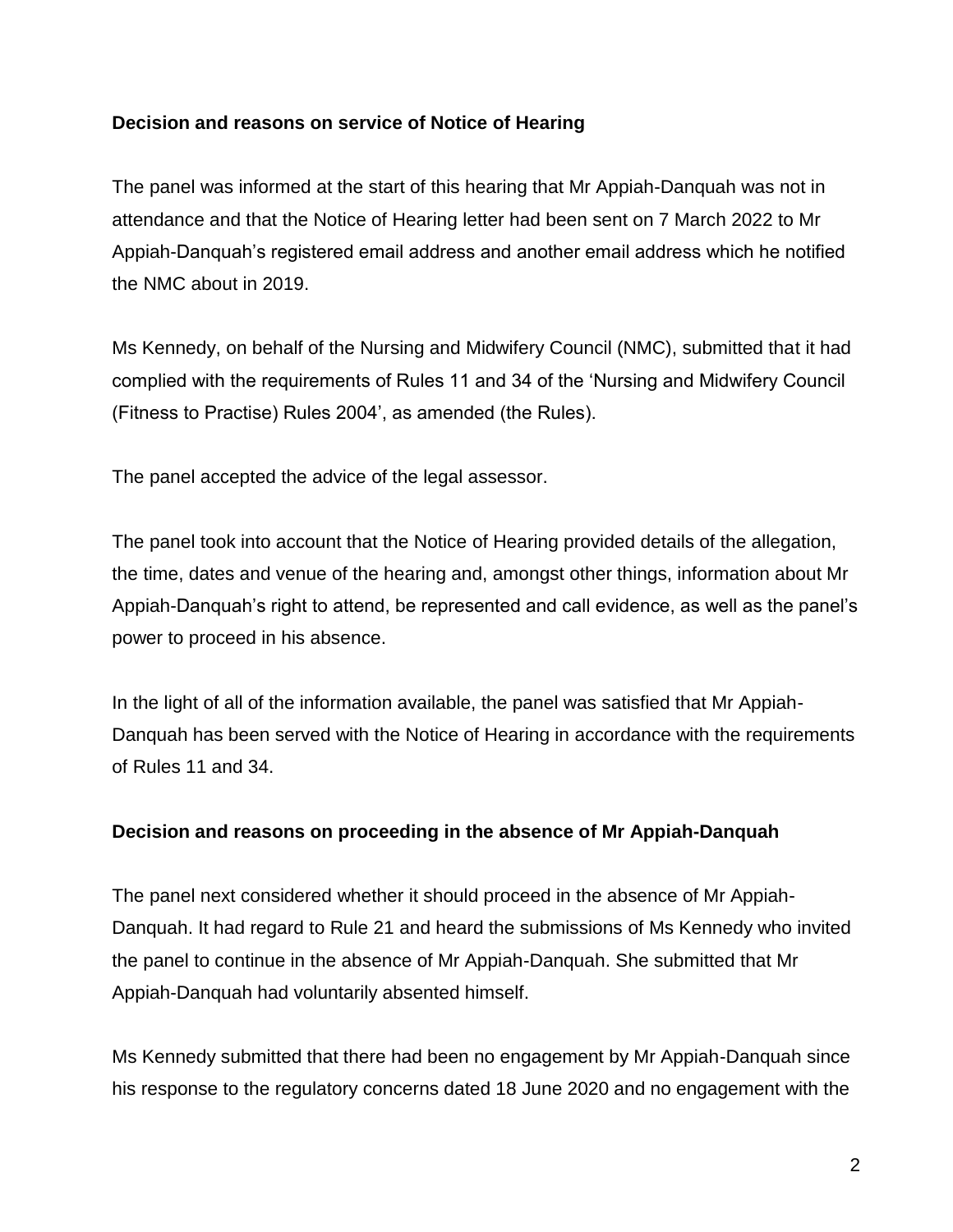NMC in relation to these proceedings. As a consequence, there was no reason to believe that an adjournment would secure his attendance on some future occasion.

The panel accepted the advice of the legal assessor.

The panel noted that its discretionary power to proceed in the absence of a registrant under the provisions of Rule 21 is not absolute and is one that should be exercised *'with the utmost care and caution'* as referred to in the case of *R* v *Jones (Anthony William)* (No.2) [2002] UKHL 5.

The panel has decided to proceed in the absence of Mr Appiah-Danquah. In reaching this decision, the panel has considered the submissions of Ms Kennedy and the advice of the legal assessor. It has had particular regard to the factors set out in the decision of *R v Jones* and *General Medical Council v Adeogba* [2016] EWCA Civ 162 and had regard to the overall interests of justice and fairness to all parties. It noted that:

- No application for an adjournment has been made by Mr Appiah-Danquah;
- Mr Appiah-Danquah has not engaged with the NMC since 2020 and has not responded to any of the letters sent to him about this hearing;
- There is no reason to suppose that adjourning would secure Mr Appiah-Danquah's attendance at some future date;
- Two witnesses will attend to give live evidence;
- Not proceeding may inconvenience the witnesses, their employer(s) and, for those involved in clinical practice, the clients who need their professional services;
- The charges relate to events that occurred in 2018;
- Further delay may have an adverse effect on the ability of witnesses accurately to recall events; and
- There is a strong public interest in the expeditious disposal of the case.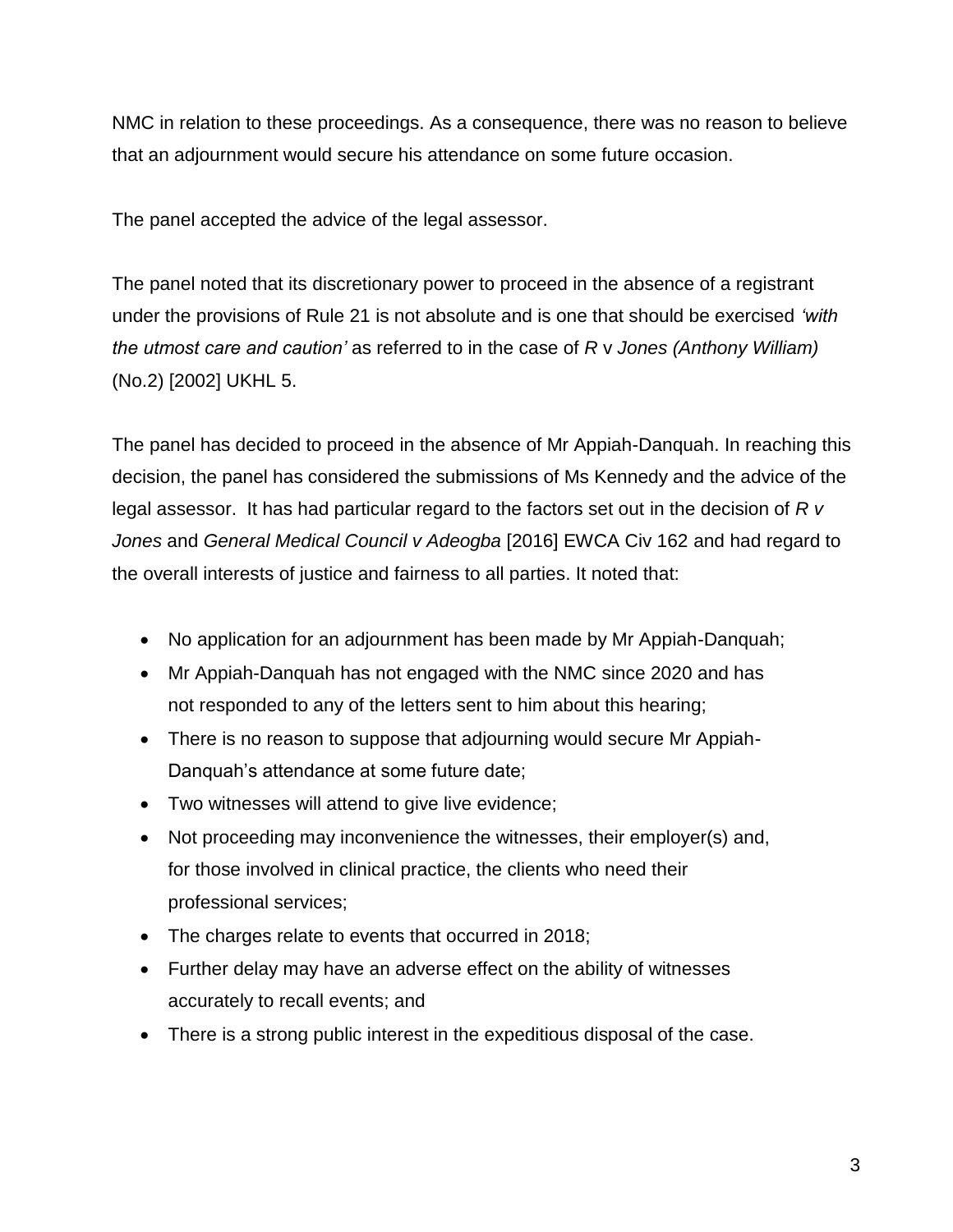There is some disadvantage to Mr Appiah-Danquah in proceeding in his absence. The evidence upon which the NMC relies will have been sent to him at his registered address and he has made responses to the allegations dated 18 June 2020. He will not be able to challenge the evidence relied upon by the NMC and will not be able to give evidence on his own behalf. However, in the panel's judgement, this can be mitigated. The panel can make allowance for the fact that the NMC's evidence will not be tested by crossexamination and, of its own volition, can explore any inconsistencies in the evidence which it identifies. Furthermore, the limited disadvantage is the consequence of Mr Appiah-Danquah's decision to absent himself from the hearing, waive his rights to attend, and/or be represented, and to not provide evidence or make submissions on his own behalf.

In these circumstances, the panel has decided that it is fair, appropriate and proportionate to proceed in the absence of Mr Appiah-Danquah. The panel will draw no adverse inference from Mr Appiah-Danquah's absence in its findings of fact.

### **Details of charge**

*That you, a Registered Nurse, on 14 October 2018:* 

- *1. When Colleague 1 reported to you the deteriorating condition of Patient A at around 9.30am;*
	- *a) Failed to attend Patient A*
	- *b) Failed to take observations of Patient A*
	- *c) Failed to speak with the paramedics when they arrived to attend to Patient A*
- *2. Failed to prioritise your medication round adequately resulting in Resident B missing doses of his Co-Beneldopa and Entacopone medication which were prescribed to be given at 10am.*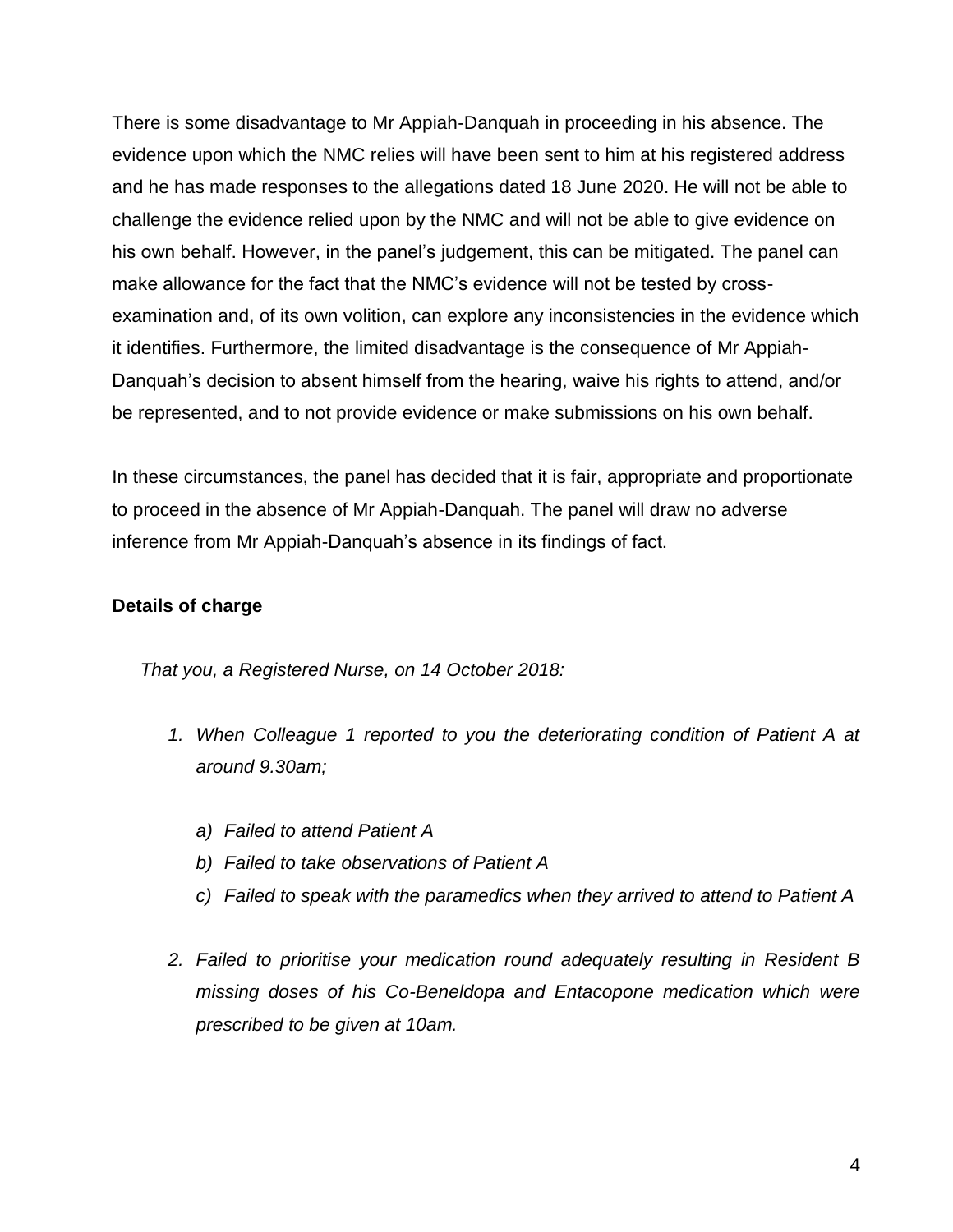*3. After dropping a tablet on the floor, moved it using your foot and then administered it to an unknown resident.*

*AND, in light of the above, your fitness to practise is impaired by reason of your misconduct.* 

### **Decision and reasons on facts**

In reaching its decisions on the disputed facts, the panel took into account all the oral and documentary evidence in this case together with the submissions made by Ms Kennedy on behalf of the NMC.

The panel has drawn no adverse inference from the non-attendance of Mr Appiah-Danquah.

The panel was aware that the burden of proof rests on the NMC, and that the standard of proof is the civil standard, namely the balance of probabilities. This means that a fact will be proved if a panel is satisfied that it is more likely than not that the incident occurred as alleged.

The panel heard live evidence from the following witnesses called on behalf of the NMC:

- Colleague 1: Nursing Assistant at Kings Park Nursing Home.
- Colleague 2: Home Manager at Kings Park Nursing Home at the time of the incident;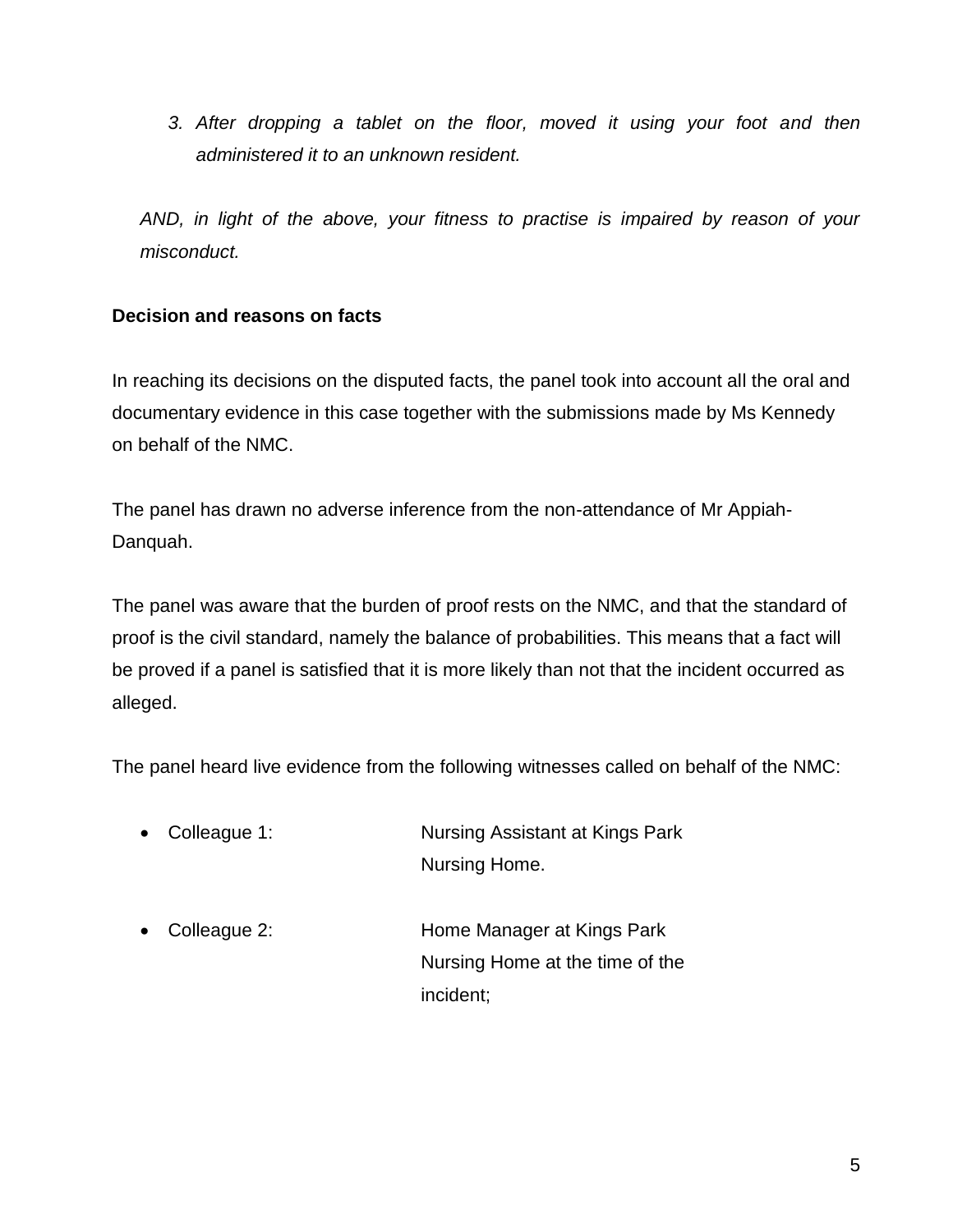#### **Background**

The concerns in this case relate to events on 14 October 2018. Mr Appiah-Danquah was working as an agency nurse with Unique Nursing Agency and took on a day shift at Kings Park Nursing Home (the Home). This was the first and only shift he worked at the Home.

The allegations relate to Mr Appiah-Danquah's alleged failure to attend to and take observations of a deteriorating patient, Patient A, or to speak with the paramedics when they arrived at the Home to attend to Patient A.

It is further alleged that Mr Appiah-Danquah made medication errors during the same shift, namely that he did not prioritise medication administration adequately resulting in a failure to administer prescribed medication to Patient B at 10am.

A further allegation relates to poor medication hygiene, namely that Mr Appiah-Danquah administered medication to a resident after having dropped it on the floor and dragged it with his foot.

Colleague 1 was working on shift with Mr Appiah-Danquah on 14 October 2018 and dealt with the care of Patient A. The Home Manager at the time of the alleged incident, Colleague 2, was called in after paramedics had taken Patient A to hospital. She sent Mr Appiah-Danquah home and carried out checks and continued his medication round following his departure where she discovered that Patient B had not received the 10am dose of Co-Beneldopa and Entacopone.

Before making any findings on the facts, the panel heard and accepted the advice of the legal assessor. It considered the witness and documentary evidence provided by both the NMC and Mr Appiah-Danquah's written responses dated 18 June 2020.

The panel then considered each of the disputed charges and made the following findings.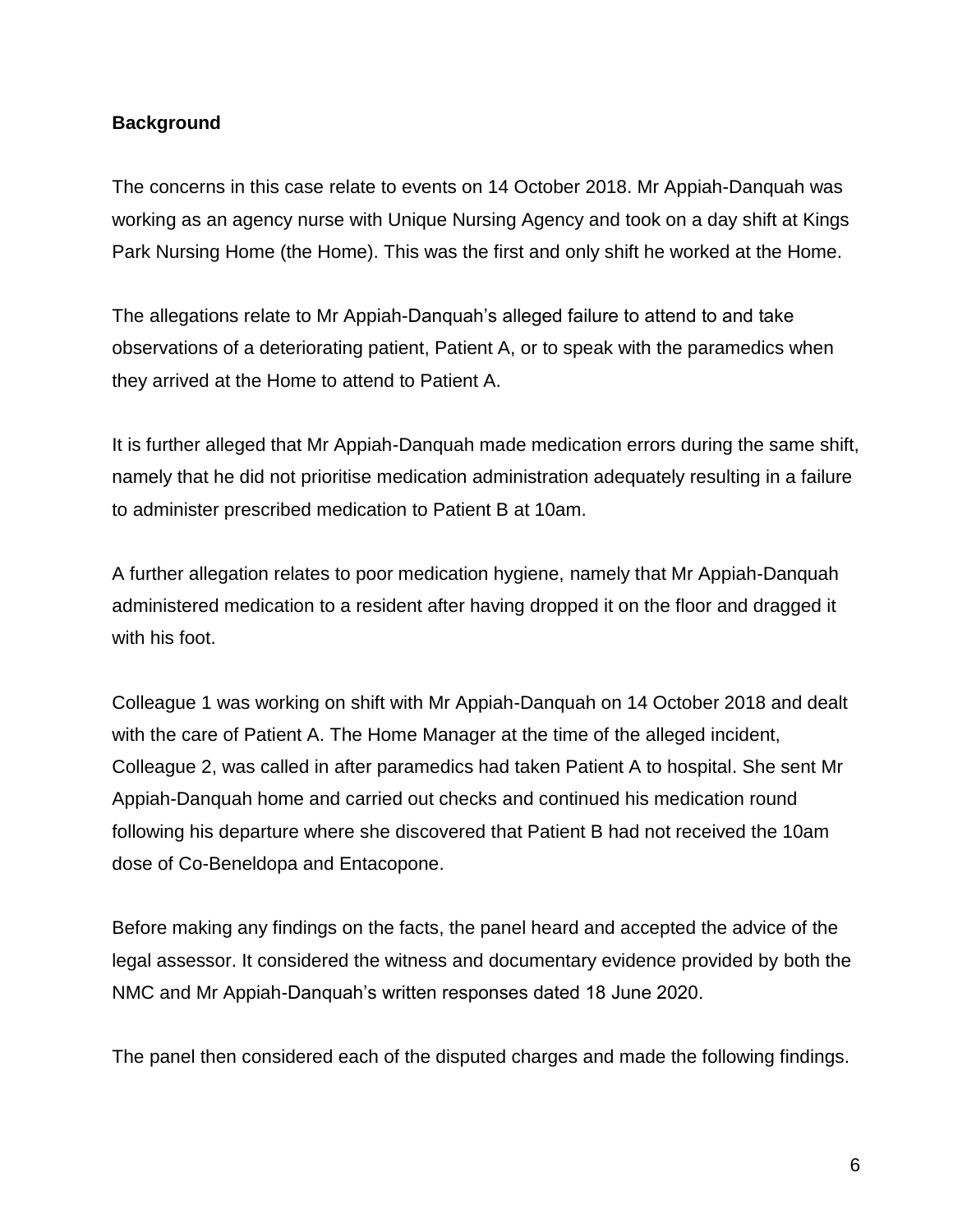*When Colleague 1 reported to you the deteriorating condition of Patient A at around 9.30am;*

*a) Failed to attend Patient A*

### **This charge is found proved.**

In reaching this decision, the panel took into account the evidence of Colleague 2 and Colleague 1 and Mr Appiah-Danquah.

Mr Appiah-Danquah stated in his response *"When I took over the administration of the AM medication from [Colleague 1] (Senior Nursing Assistant). She later reported to me that the Patient A appears unwell. I delegated to [Colleague 1] to carry out any physical observations on Patient A and report the results to me which she did".*

The panel also noted that he said in his responses *"Upon reflection, I deeply regret my actions. I admit that I should have swapped with [Colleague 1] and checked on Patient A and done my own observations'.*

Colleague 1 stated in her evidence that she informed Mr Appiah-Danquah that Patient A was unwell and his response was to *'stare at me then continue to put medicine into a medication pot'.* She also told the panel that she returned to Mr Appiah-Danquah and said *"I've done obs she's really not well can you take a look"* and his response was *'go and phone someone'.*

The panel also noted Colleague 2's evidence that as a registered nurse in charge of the shift, it would have been expected practice for Mr Appiah-Danquah to stop what he was doing and immediately attend to Patient A as this was an emergency. The panel noted that, although Colleague 1 was an experienced nursing assistant and could undertake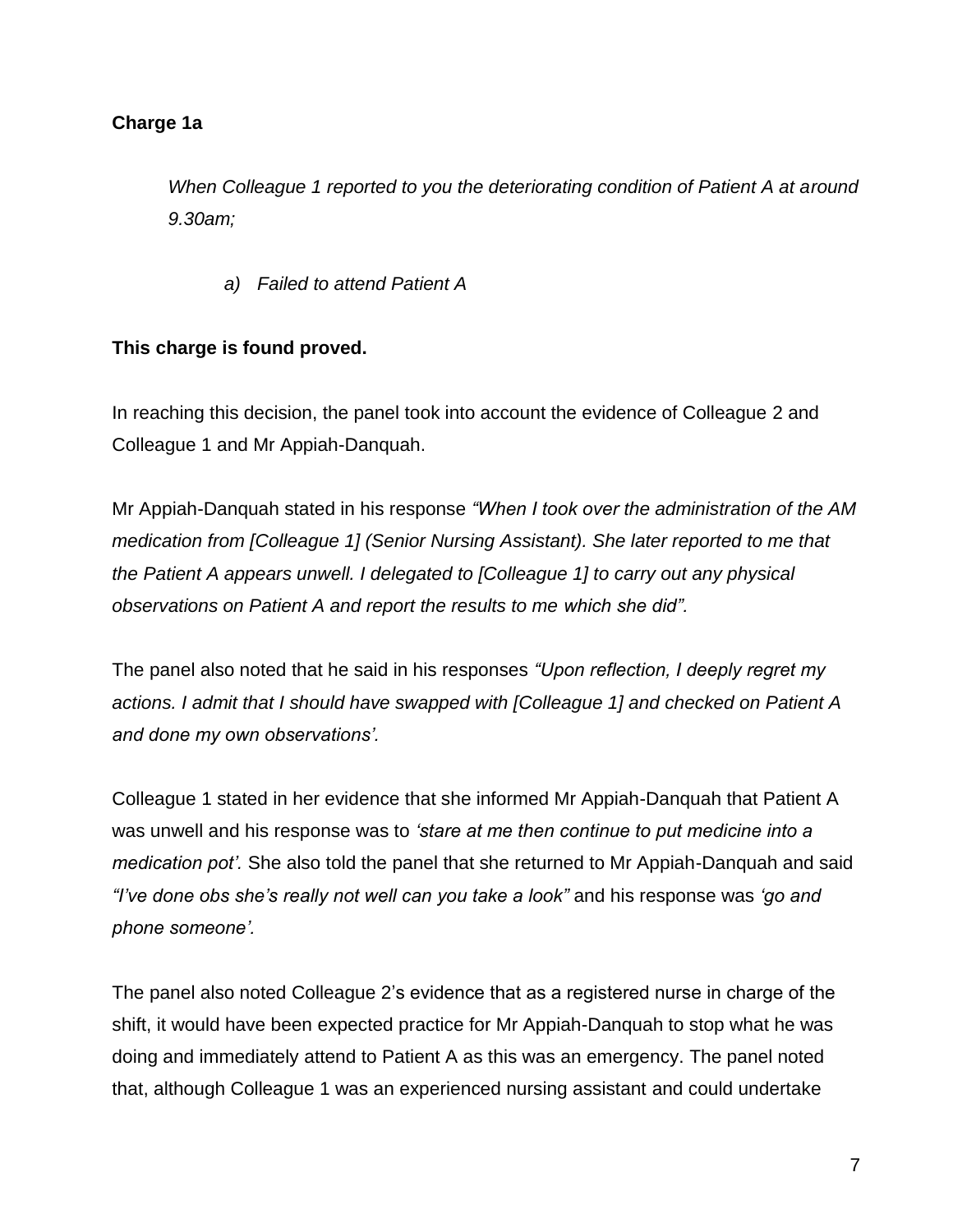routine checks on patients she would not take observations when a patient is very ill or unresponsive.

The panel considered the evidence of Colleague 1 and Colleague 2 to be reliable and consistent. The panel also took into account that Mr Appiah-Danquah accepted in hindsight that he should have attended to Patient A himself.

The panel considered that there is sufficient evidence to conclude that Mr Appiah-Danquah did not attend to Patient A when their deteriorating condition was reported to him. The panel determined that, as the nurse in charge, Mr Appiah-Danquah had a duty to attend to Patient A as it was an emergency situation and he failed to do so. The panel therefore found charge 1a proved.

# **Charge 1b**

*When Colleague 1 reported to you the deteriorating condition of Patient A at around 9.30am;*

*b) Failed to take observations of Patient A*

# **This charge is found proved.**

In reaching this decision, the panel took into account the evidence of Colleague 2 and Colleague 1 and Mr Appiah-Danquah.

The panel considered the evidence of Colleague 1 and Colleague 2 to be reliable and consistent. The panel also took into account that Mr Appiah-Danquah accepted in hindsight that he should have done his own observations of Patient A.

The panel took into account its finding at charge 1a that Mr Appiah-Danquah had failed to attend to Patient A when Patient A's deteriorating condition was reported to him. The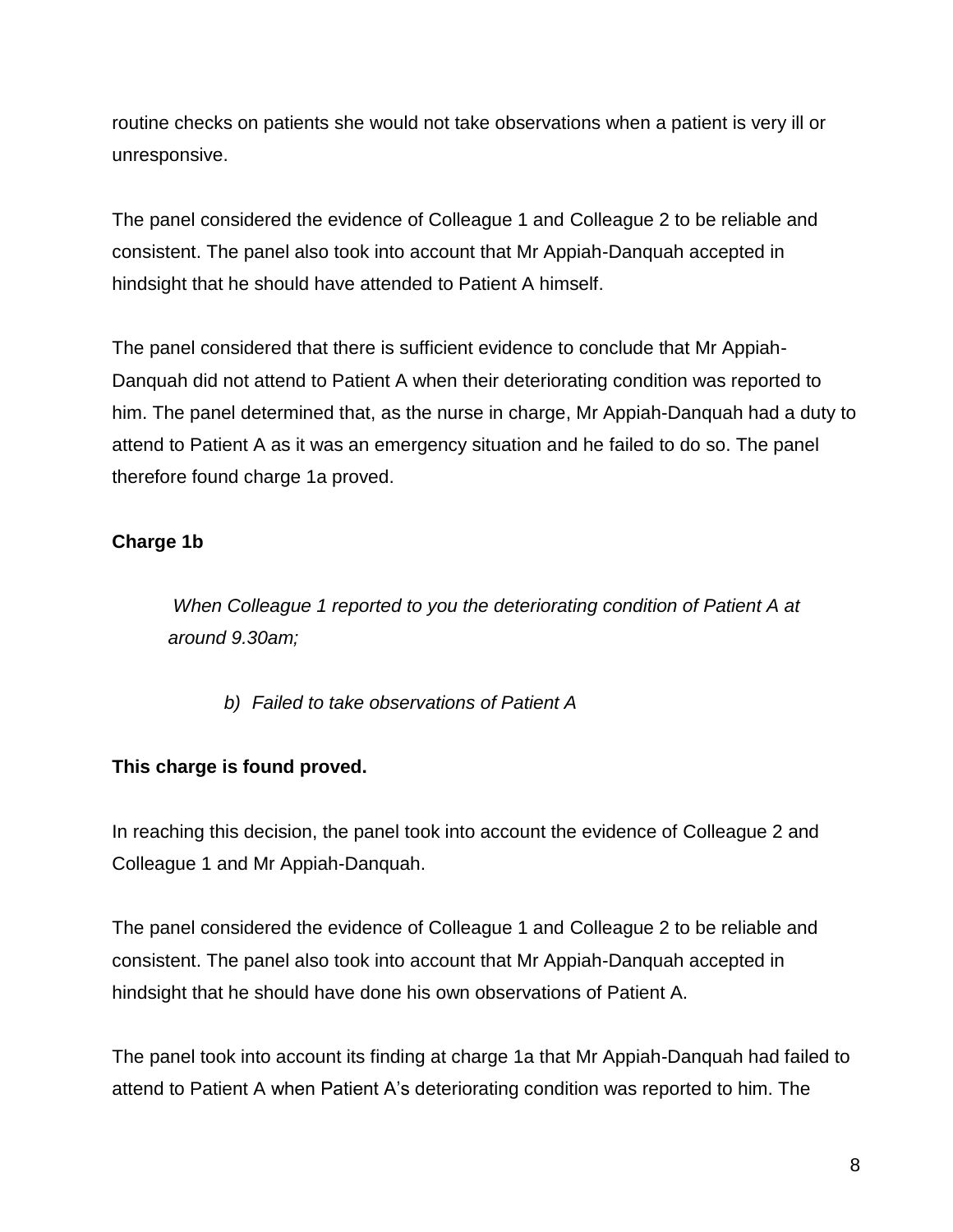panel concluded that it followed that Mr Appiah-Danquah could not have taken observations of Patient A if he had not attended to Patient A. The panel determined that as the nurse in charge Mr Appiah-Danquah had a duty to take observations of Patient A as it was an emergency situation and he failed to do so. The panel therefore found charge 1b proved.

# **Charge 1c**

*When Colleague 1 reported to you the deteriorating condition of Patient A at around 9.30am;*

*c) Failed to speak with the paramedics when they arrived to attend to Patient A* 

# **This charge is found proved.**

In reaching this decision, the panel took into account the evidence of Colleague 1 and Mr Appiah-Danquah.

Colleague 1's evidence was that Mr Appiah-Danquah did not have any interaction with the paramedics when they arrived to attend to Patient A or whilst they were in attendance. She stated that she had sent a carer to inform Mr Appiah-Danquah that the paramedics had arrived and that he dismissed the carer.

The paramedic report stated *"Crew requested to see nurse on scene. Nurse did not come to see crew. Crew did not see nurse at all and nurse took no part in the care of the pt".*

Mr Appiah-Danquah's position is that he was not informed of the arrival of the paramedics. The panel determined that it was inconceivable that Mr Appiah-Danquah had been unaware that the paramedics had arrived at the Home. He had already been made aware by Colleague 1 that Patient A's condition was of grave concern.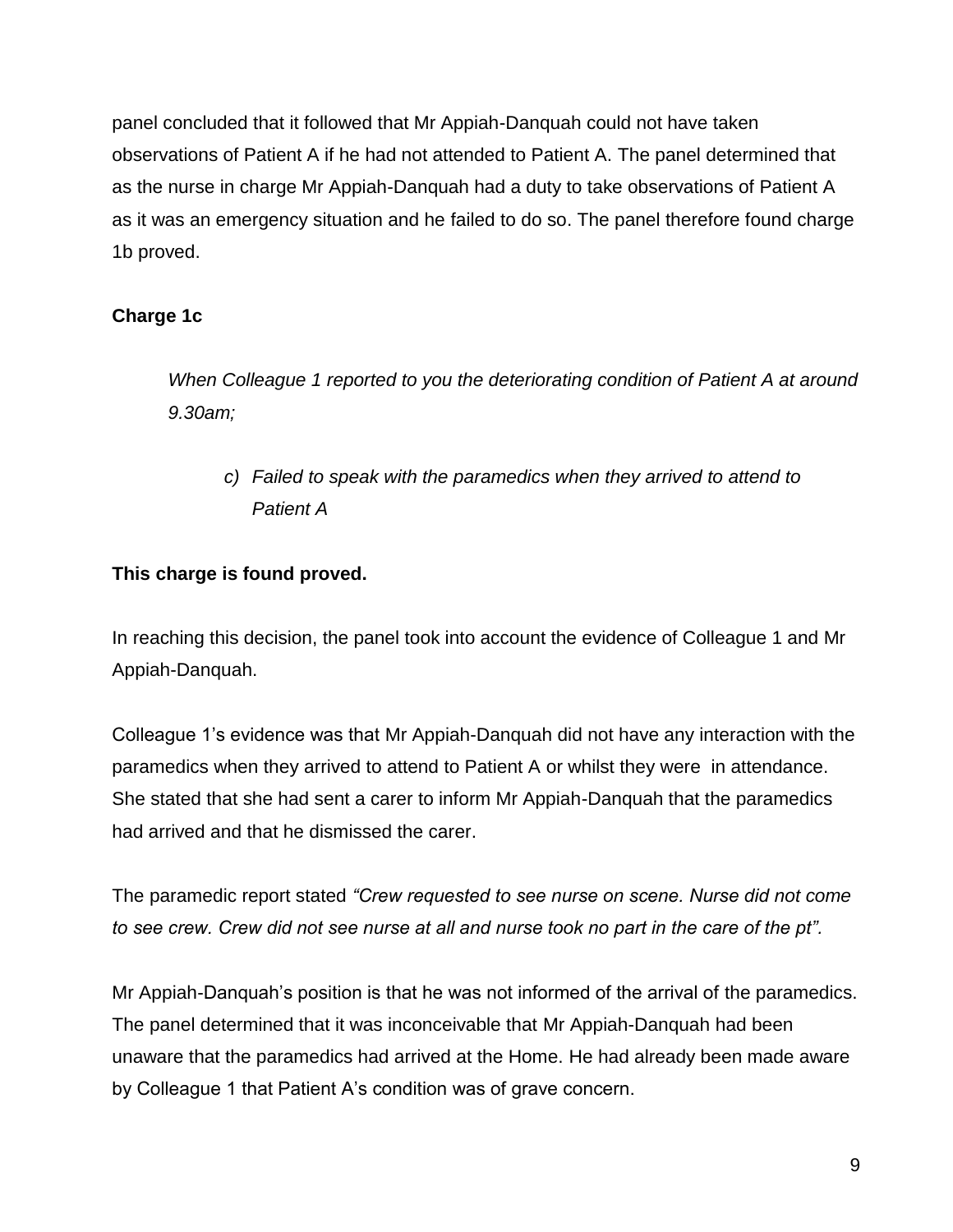The panel considered that there is sufficient evidence to conclude that Mr Appiah-Danquah did not speak to the paramedics when they arrived to attend to Patient A. The panel determined that as the nurse in charge Mr Appiah-Danquah had a duty to speak to the paramedics attending to Patient A and to handle the emergency situation and he failed to do so. The panel therefore found charge 1c proved.

### **Charge 2**

*Failed to prioritise your medication round adequately resulting in Resident B missing doses of his Co-Beneldopa and Entacopone medication which were prescribed to be given at 10am.*

### **This charge is found proved.**

In reaching this decision, the panel took into account the evidence of Colleague 2 and Colleague 1 and Mr Appiah-Danquah's response to the regulatory concerns.

Mr Appiah-Danquah's response was that *"It was my first time in that nursing home. It took longer than normal to identify any of the patients because all the care assistants were busy attending to the personal hygiene needs of the patients. Again, because I did not have proper handover from [Colleague 1] who had started administering the medication before my arrival, I continued in successive order as per the MAR sheets arrangements without prioritising."*

Colleague 1's evidence was that she tried to give Mr Appiah-Danquah a handover but he said that he did not need her assistance stating *'No, I have been an RMN for 15 years I won't need your assistance'.*

Colleague 2's evidence was that there was an expectation for agency nurses to be able to deal with new situations in different settings and it would be the agency nurse's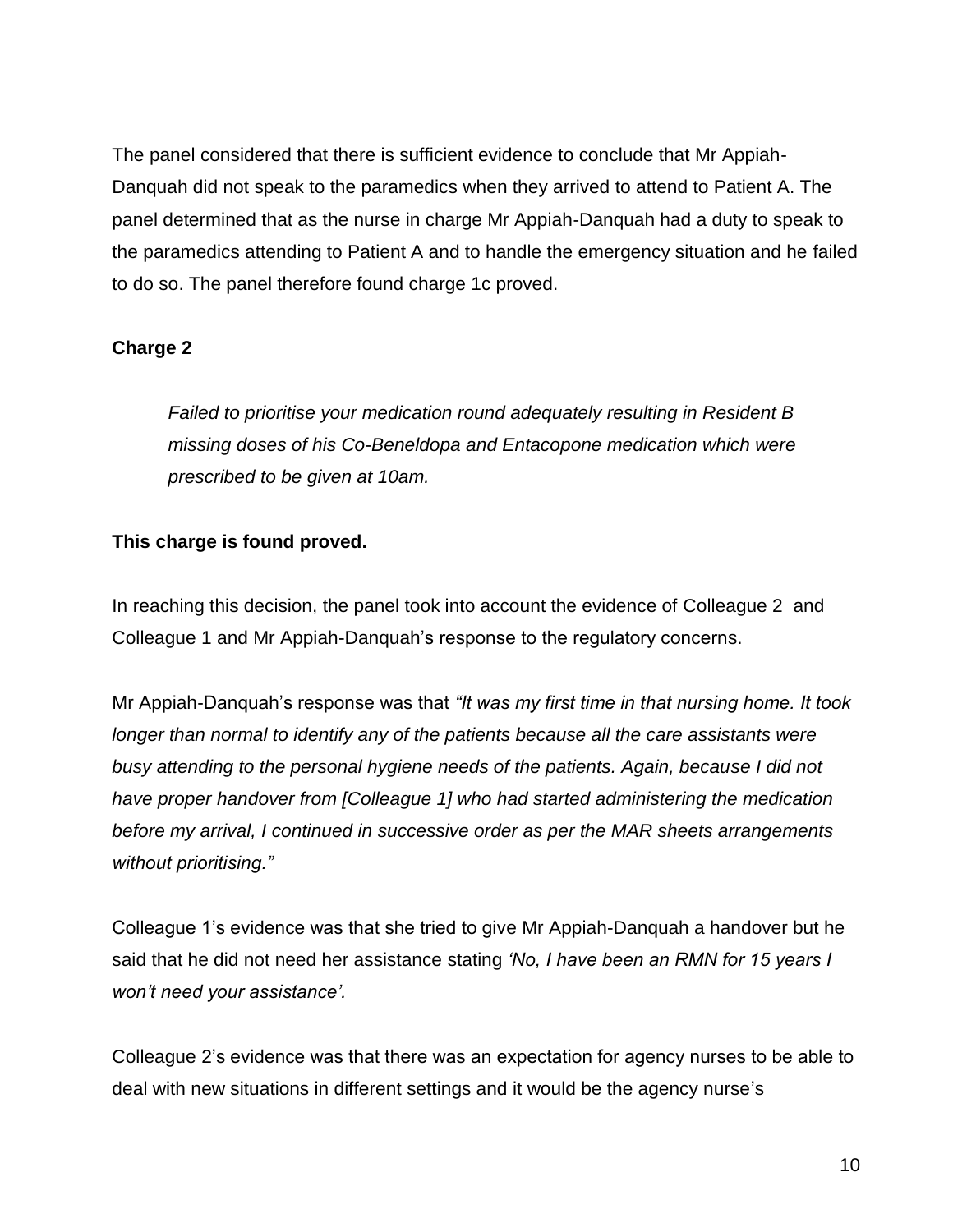responsibility to make themselves aware of any time specific medication. She also stated that the required information to prioritise the medication administration would be clearly stated on both the handover sheet and the MAR charts.

The panel accepted the evidence of Colleague 1 and Colleague 2. The panel also took into account that Mr Appiah-Danquah accepted in his response that he should have insisted on a proper handover of the patients and this would have helped him know which patients to administer medication to first.

The panel considered that it would not be uncommon for there to be time specific medication in a nursing home setting and the onus would have been on Mr Appiah-Danquah to ask and check about the medication and to make sure he was given an adequate handover.

The panel determined that Mr Appiah-Danquah did not prioritise the medication round adequately resulting in Resident B missing doses of his Co-Beneldopa and Entacopone medication which were prescribed to be given at 10am. The panel determined that as the nurse in charge Mr Appiah-Danquah had a duty to prioritise the medications round adequately and he failed to do so. The panel therefore found charge 2 proved.

# **Charge 3**

*After dropping a tablet on the floor, moved it using your foot and then administered it to an unknown resident.*

### **This charge is found not proved.**

In reaching this decision, the panel took into account the evidence of Colleague 1.

Colleague 1 stated in her evidence *"Whilst I was in the corridor, on the phone to 111, I saw [Mr Appiah-Danquah] drop a tablet. It went slightly under Patient A's chair, he*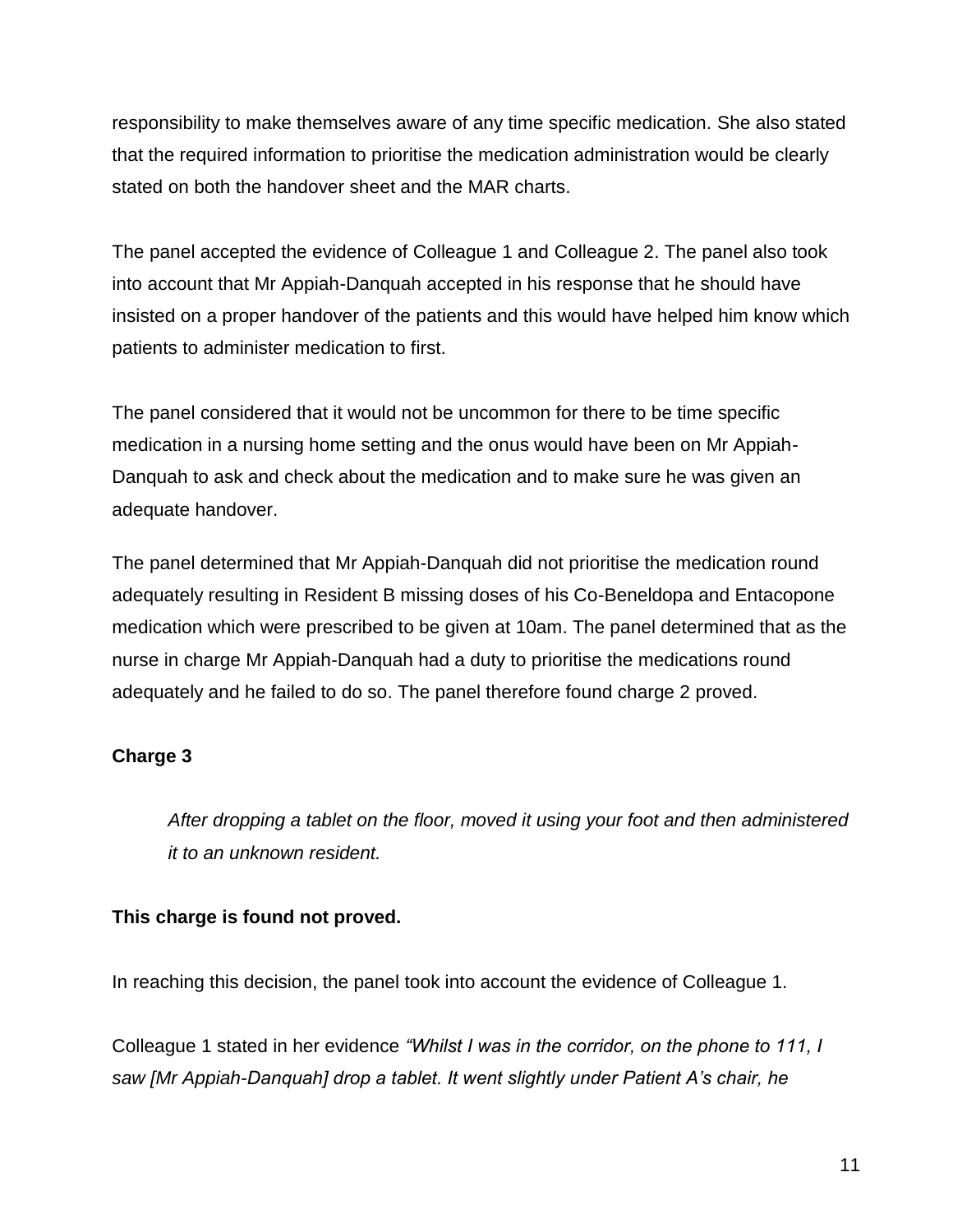*pushed the chair slightly with one hand and then shuffled the tablet towards him with his foot before picking it up and putting in another residents mouth".*

The panel considered that this alleged incident occurred during an extremely busy time on the shift where Colleague 1 had been dealing with a stressful emergency situation relating to Patient A. The panel noted that Colleague 1's evidence was that she was on the phone to 111, speaking to the operator and actively monitoring Patient A's observations to relay them to the operator.

The panel also noted that this incident was not raised to the Colleague 2, the Home Manager.

The panel determined that the NMC had not provided sufficient evidence for it to conclude that this incident had occurred as described by Colleague 1. The panel therefore found charge 3 not proved.

### **Fitness to practise**

Having reached its determination on the facts of this case, the panel then moved on to consider, whether the facts found proved amount to misconduct and, if so, whether Mr Appiah-Danquah's fitness to practise is currently impaired. There is no statutory definition of fitness to practise. However, the NMC has defined fitness to practise as a registrant's suitability to remain on the register unrestricted.

The panel, in reaching its decision, has recognised its statutory duty to protect the public and maintain public confidence in the profession. Further, it bore in mind that there is no burden or standard of proof at this stage and it has therefore exercised its own professional judgement.

The panel adopted a two-stage process in its consideration. First, the panel must determine whether the facts found proved amount to misconduct. Secondly, only if the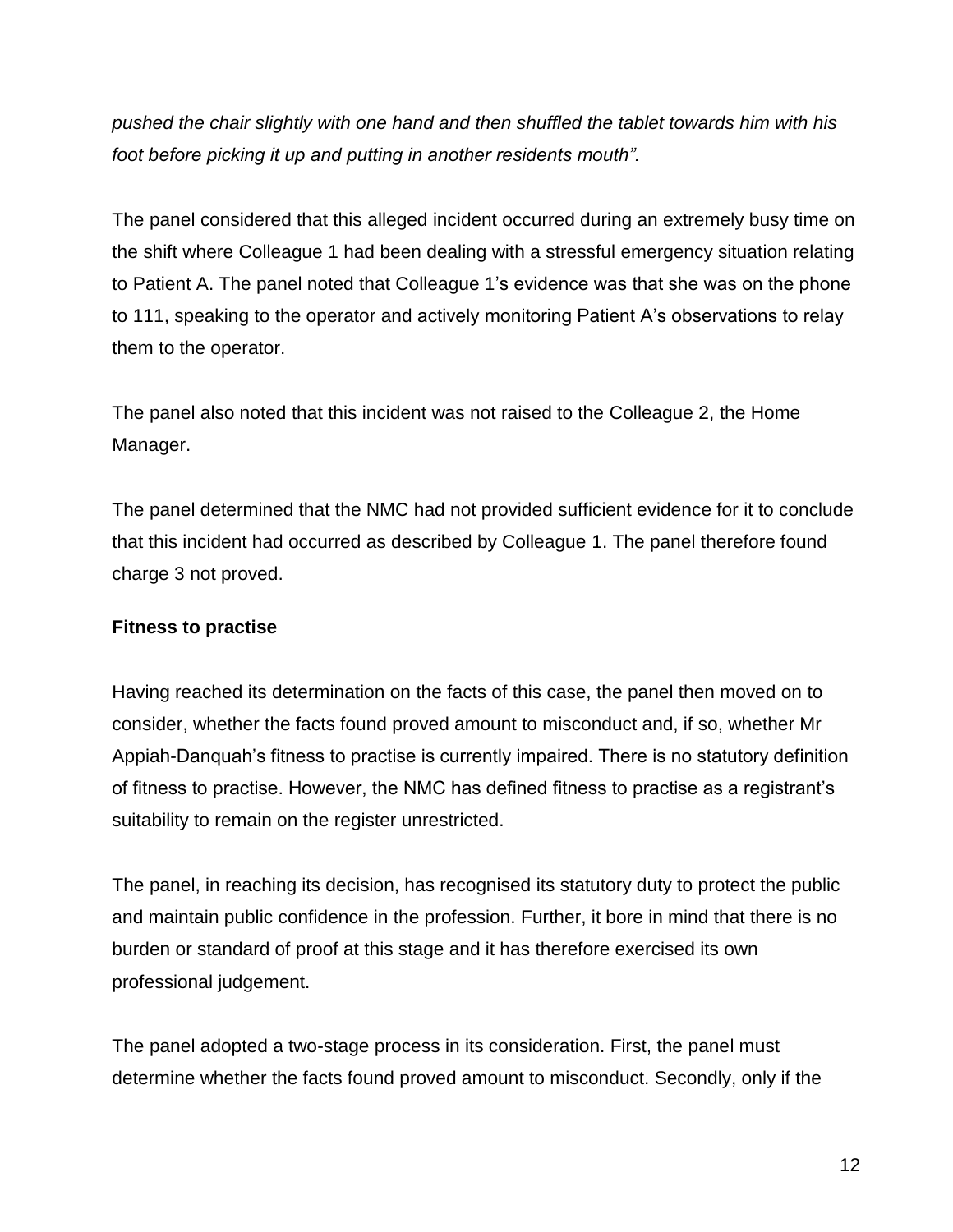facts found proved amount to misconduct, the panel must decide whether, in all the circumstances, Mr Appiah-Danquah's fitness to practise is currently impaired as a result of that misconduct.

#### **Submissions on misconduct**

In coming to its decision, the panel had regard to the case of *Roylance v General Medical Council (No. 2)* [2000] 1 AC 311 which defines misconduct as a *'word of general effect, involving some act or omission which falls short of what would be proper in the circumstances.'*

Ms Kennedy invited the panel to take the view that the facts found proved amount to misconduct. She referred the panel to the terms of 'The Code: Professional standards of practice and behaviour for nurses and midwives 2015' (the Code). She identified the specific, relevant standards where Mr Appiah-Danquah's actions amounted to misconduct. Ms Kennedy submitted that the facts found proved related to Mr Appiah-Danquah's failure to respond to or manage a deteriorating patient in an emergency situation and his failure to prioritise and administer time-sensitive medication to a patient. She submitted that Mr Appiah-Danquah failed in his duty of care to the patients and his acts and omissions amounted to serious misconduct.

### **Submissions on impairment**

Ms Kennedy moved on to the issue of impairment and addressed the panel on the need to have regard to protecting the public and the wider public interest. This included the need to declare and maintain proper standards and maintain public confidence in the profession and in the NMC as a regulatory body. This included reference to the case of *Council for Healthcare Regulatory Excellence v (1) Nursing and Midwifery Council (2) and Grant*  [2011] EWHC 927 (Admin).

Ms Kennedy submitted that Mr Appiah-Danquah put patients at unwarranted risk of harm.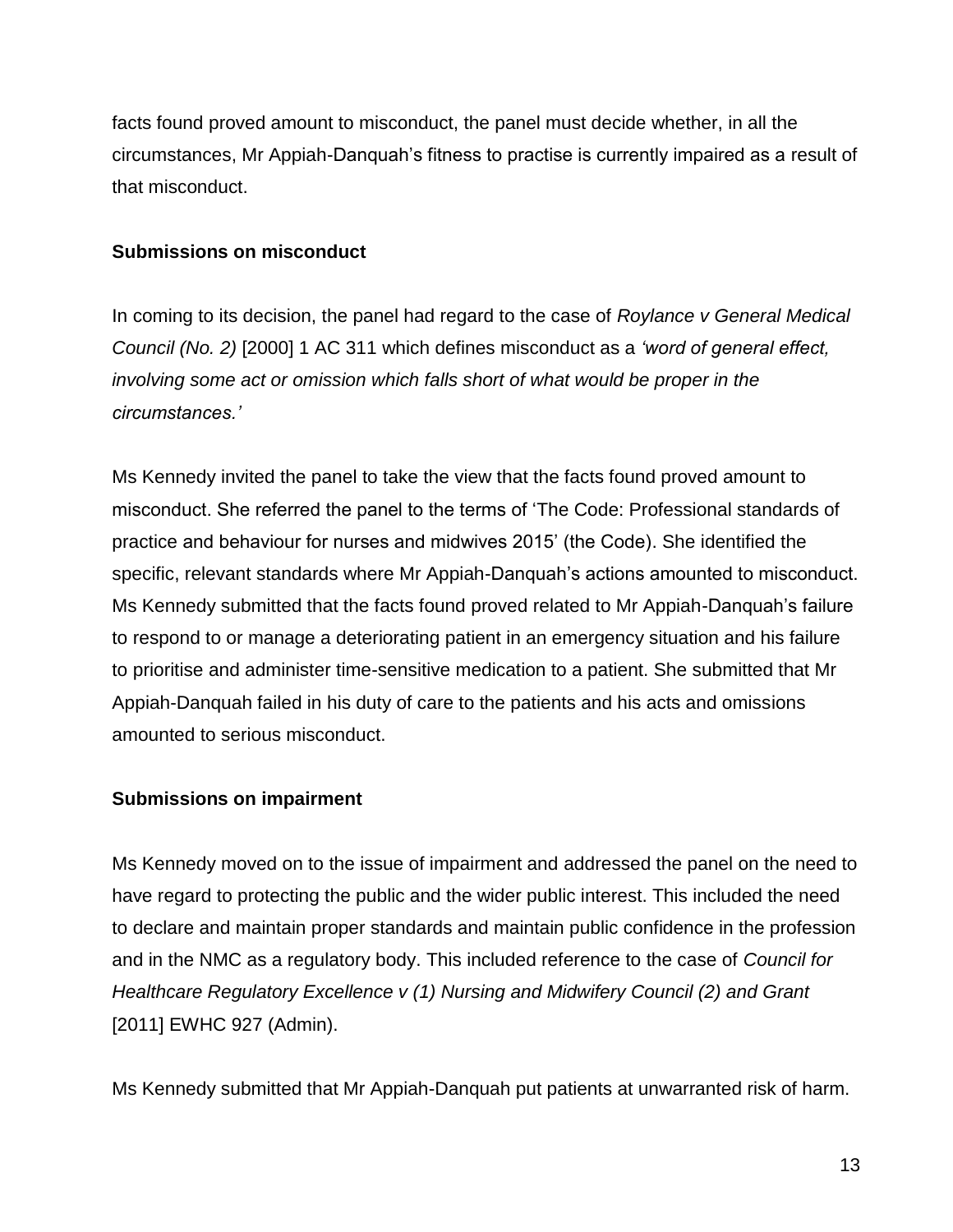She submitted that the misconduct relating to identifiable areas of Mr Appiah-Danquah's practice are remediable. However, Mr Appiah-Danquah has demonstrated possible attitudinal issues in his dismissiveness of Colleague 1 and his disinterest in Patient A's wellbeing and these concerns are not easily remediable. She referred the panel to the NMC's guidance *'Serious concerns which are more difficult to put right'.*

Ms Kennedy referred the panel to Mr Appiah- Danquah's responses and submitted that he has demonstrated some insight in that he accepted he was responsible for his actions. However, he also sought to blame his colleagues for the incidents. She submitted that Mr Appiah-Danquah has not provided any evidence of remediation or any information about what he is currently doing. Ms Kennedy therefore submitted that Mr Appiah-Danquah's fitness to practice is impaired on the grounds of public protection and in the wider public interest.

The panel accepted the advice of the legal assessor.

# **Decision and reasons on misconduct**

When determining whether the facts found proved amount to misconduct, the panel had regard to the terms of the Code.

The panel was of the view that Mr Appiah-Danquah's actions did fall significantly short of the standards expected of a registered nurse, and that Mr Appiah-Danquah's actions amounted to numerous and wide-ranging breaches of the Code. Specifically:

*"1.2 make sure you deliver the fundamentals of care effectively*

*1.4 make sure that any treatment, assistance or care for which you are responsible is delivered without undue delay*

*2.1 work in partnership with people to make sure you deliver care effectively*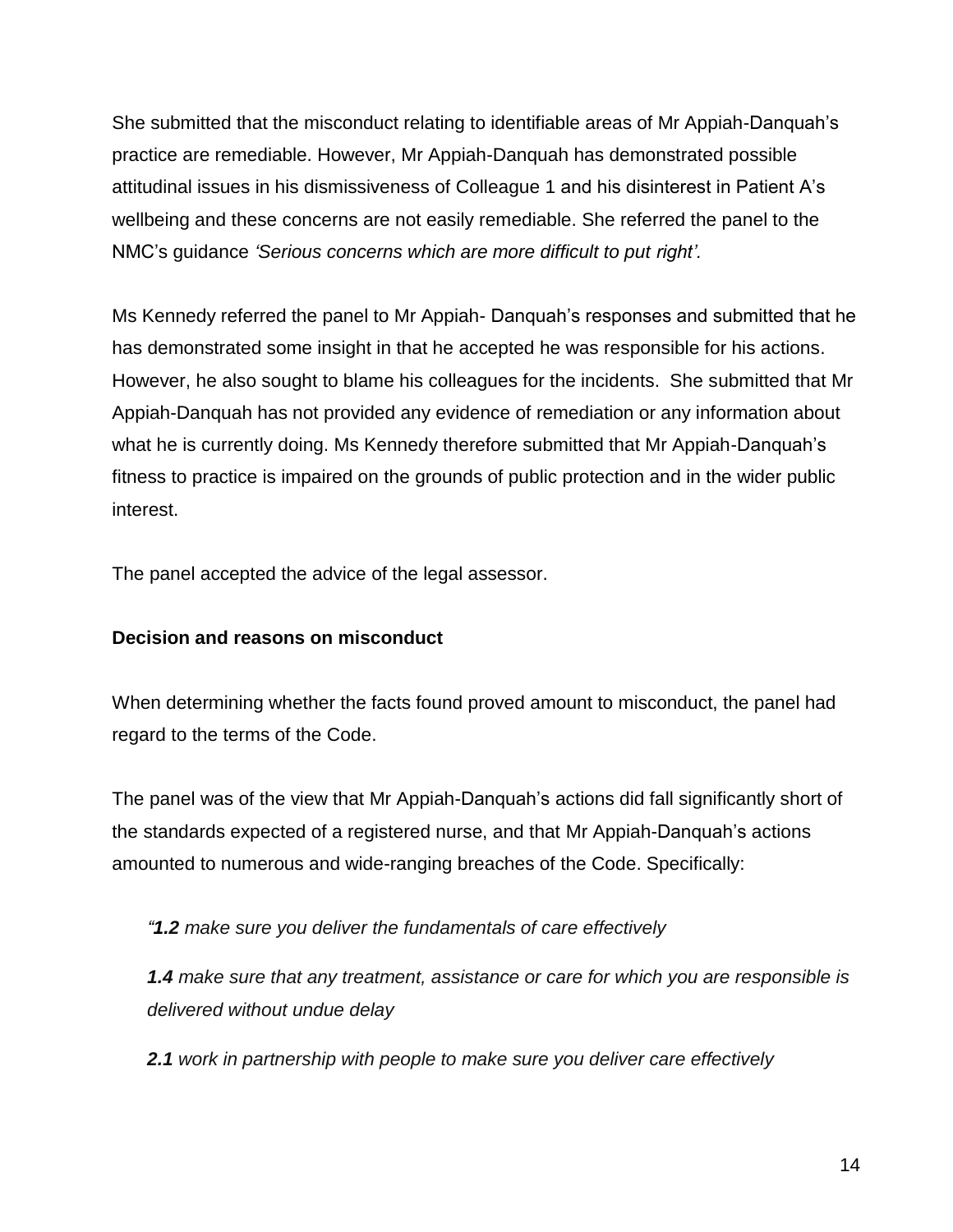*8.1 respect the skills, expertise and contributions of your colleagues, referring matters to them when appropriate*

*8.2 maintain effective communication with colleagues*

*8.5 work with colleagues to preserve the safety of those receiving care*

*8.6 share information to identify and reduce risk*

#### *11 Be accountable for your decisions to delegate tasks and duties to other people*

*To achieve this, you must:*

*11.1 only delegate tasks and duties that are within the other person's scope of competence, making sure that they fully understand your instructions*

*11.2 make sure that everyone you delegate tasks to is adequately supervised and supported so they can provide safe and compassionate care*

*11.3 confirm that the outcome of any task you have delegated to someone else meets the required standard*

*13.1 accurately identify, observe and assess signs of normal or worsening physical and mental health in the person receiving care*

*15 Always offer help if an emergency arises in your practice setting or anywhere else To achieve this, you must:*

*15.2 arrange, wherever possible, for emergency care to be accessed and provided promptly*

*16.4 acknowledge and act on all concerns raised to you, investigating, escalating or dealing with those concerns where it is appropriate for you to do so*

*19.1 take measures to reduce as far as possible, the likelihood of mistakes, near misses, harm and the effect of harm if it takes place*

*20.1 keep to and uphold the standards and values set out in the Code*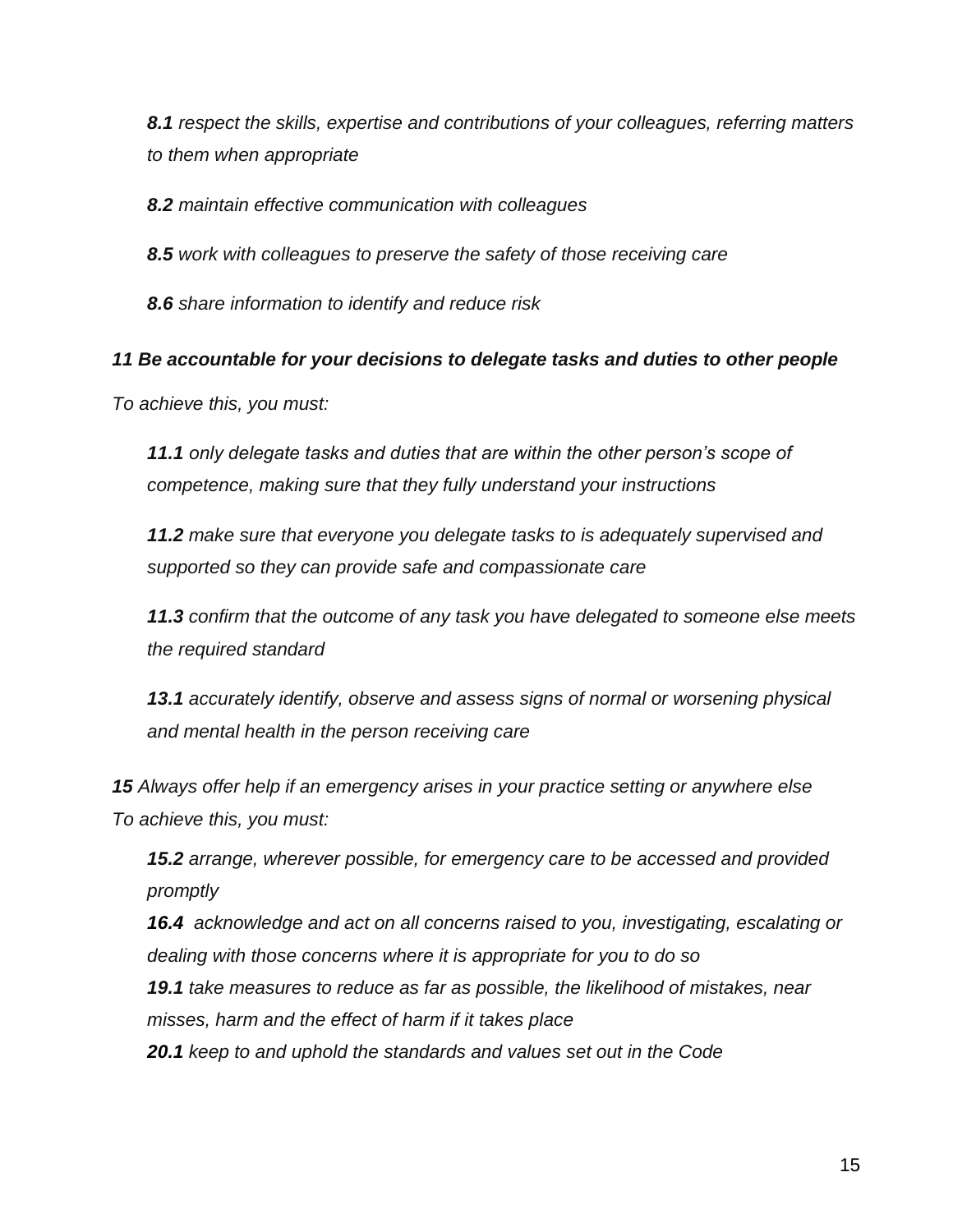*25 Provide leadership to make sure people's wellbeing is protected and to improve their experiences of the health and care system*

*To achieve this, you must:*

*25.1 identify priorities, manage time, staff and resources effectively and deal with risk to make sure that the quality of care or service you deliver is maintained and improved, putting the needs of those receiving care or services first"*

The panel appreciated that breaches of the Code do not automatically result in a finding of misconduct. However, the panel was of the view that Mr Appiah-Danquah's failure to respond to or manage a deteriorating patient in an emergency situation and his failure to prioritise and administer time-sensitive medication to a patient were extremely serious and raised wide-ranging concerns regarding his fundamental clinical nursing skills. The panel was also of the view that Mr Appiah-Danquah had demonstrated a lack of regard for the patients in his care and for his colleagues raising serious and worrying attitudinal concerns.

The panel found Mr Appiah-Danquah's actions did fall seriously short of the conduct and standards expected of a nurse and amounted to misconduct.

### **Decision and reasons on impairment**

The panel next went on to decide if as a result of the misconduct, Mr Appiah-Danquah's fitness to practise is currently impaired.

Nurses occupy a position of privilege and trust in society and are expected at all times to be professional. Patients and their families must be able to trust nurses with their lives and the lives of their loved ones. They must make sure that their conduct at all times justifies both their patients' and the public's trust in the profession.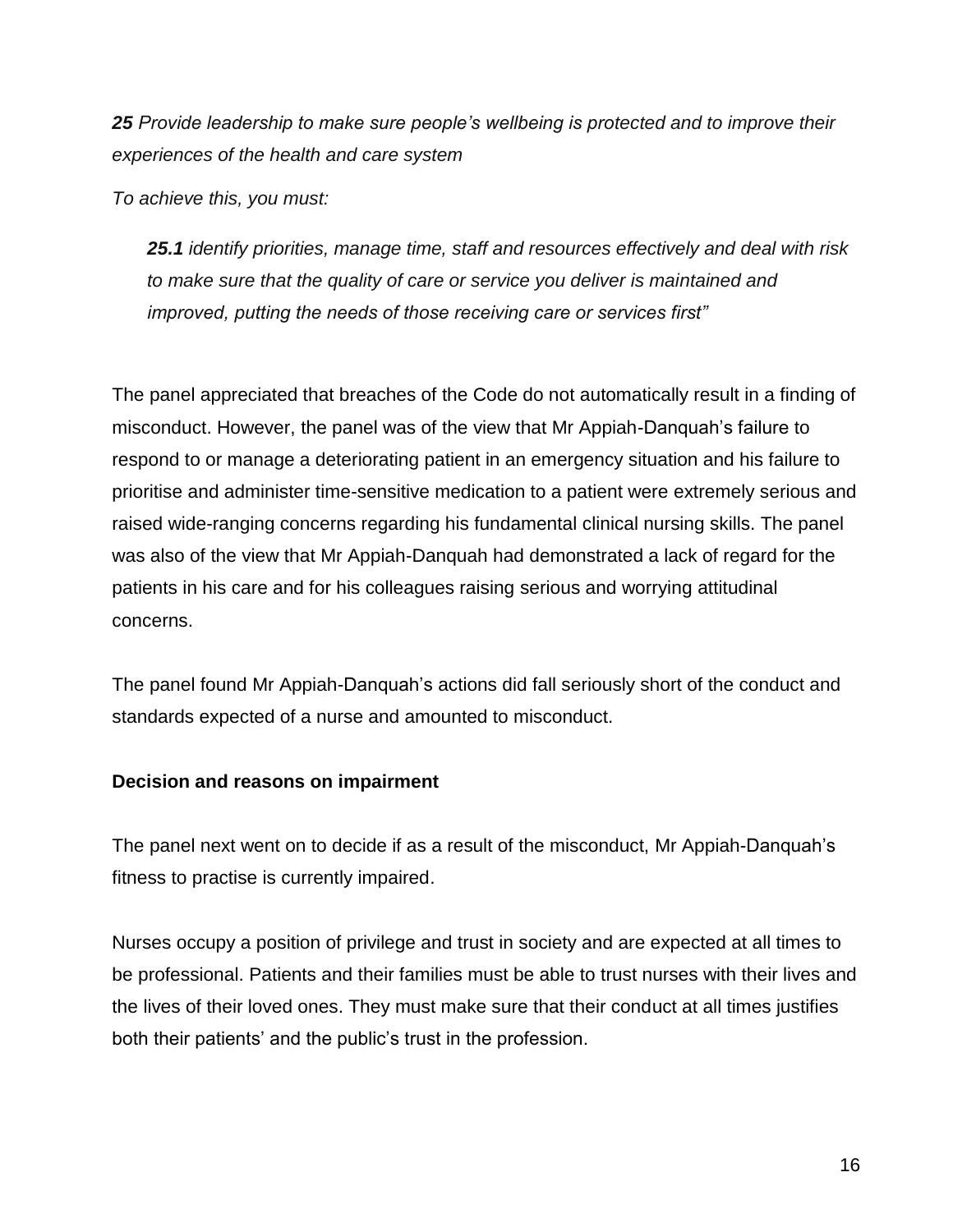In this regard the panel considered the judgment of Mrs Justice Cox in the case of *CHRE v NMC and Grant* in reaching its decision. In paragraph 74, she said:

*'In determining whether a practitioner's fitness to practise is impaired by reason of misconduct, the relevant panel should generally consider not only whether the practitioner continues to present a risk to members of the public in his or her current role, but also whether the need to uphold proper professional standards and public confidence in the profession would be undermined if a finding of impairment were not made in the particular circumstances.'*

In paragraph 76, Mrs Justice Cox referred to Dame Janet Smith's "test" which reads as follows:

*'Do our findings of fact in respect of the doctor's misconduct, deficient professional performance, adverse health, conviction, caution or determination show that his/her fitness to practise is impaired in the sense that s/he:*

- *a) has in the past acted and/or is liable in the future to act so as to put a patient or patients at unwarranted risk of harm; and/or*
- *b) has in the past brought and/or is liable in the future to bring the medical profession into disrepute; and/or*
- *c) has in the past breached and/or is liable in the future to breach one of the fundamental tenets of the medical profession; and/or*
- *d) ....'*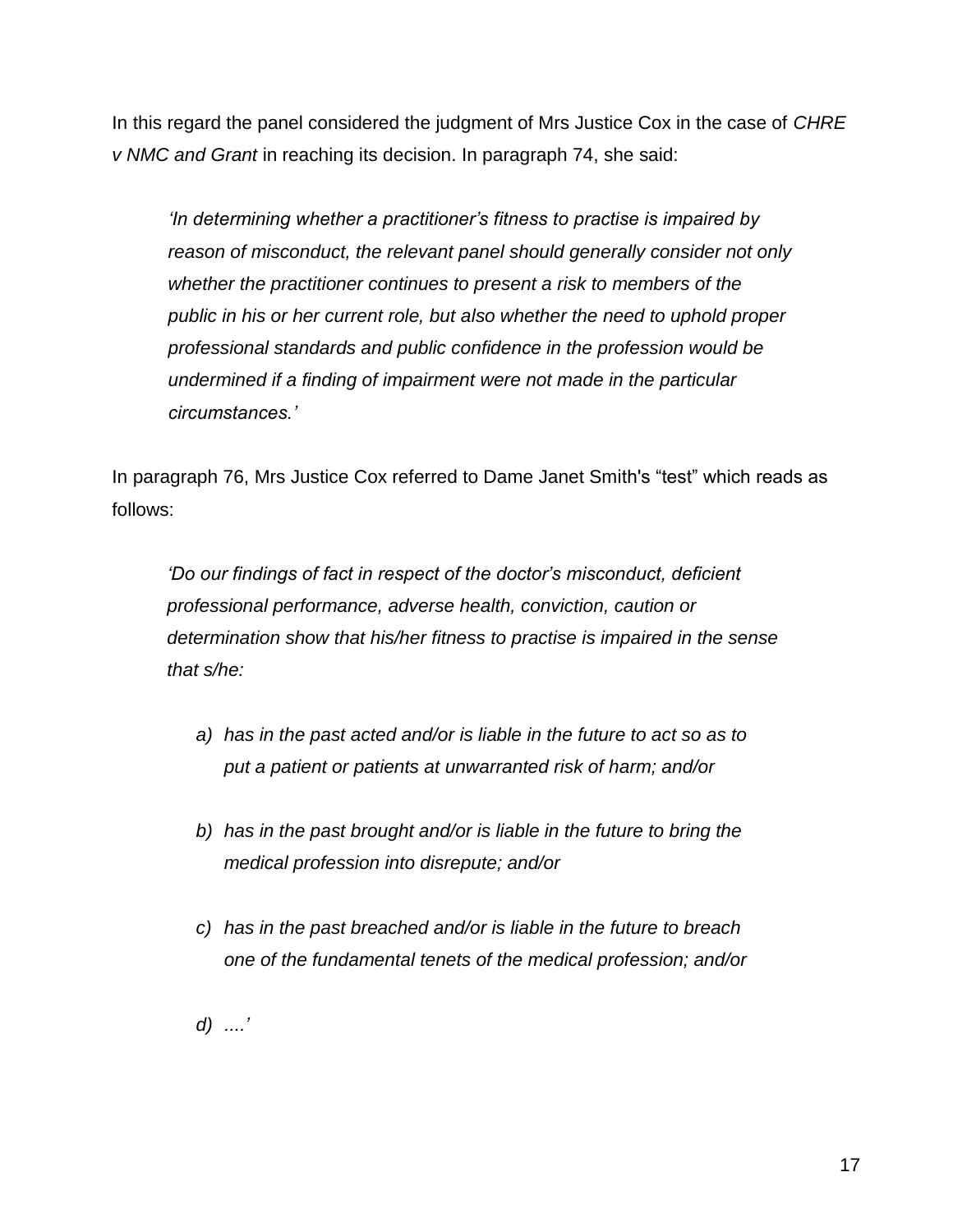The panel found limbs a-c engaged in the *Grant* test. The panel finds that patients were put at risk of harm as a result of Mr Appiah-Danquah's misconduct. Mr Appiah-Danquah's misconduct had breached the fundamental tenets of the nursing profession and therefore brought its reputation into disrepute.

Regarding insight, the panel took into account Mr Appiah-Danquah's written responses. It considered that he had demonstrated very limited insight into his actions. The panel noted that Mr Appiah-Danquah had shown remorse and accepted in part some of the misconduct in that he should have done things differently, but he also sought to blame his colleagues. The panel therefore considered Mr Appiah-Danquah's remorse to be insincere. The panel accepted Colleague 1's evidence that he had been dismissive towards her and that he had said *"I have been an RMN for 15 years. I won't need your assistance".* It considered that Mr Appiah-Danquah had demonstrated sheer arrogance towards his colleagues and disregard for the patients in his care.

The panel was satisfied that the clinical misconduct in this case in relation to Mr Appiah-Danquah's failure to prioritise and administer time-sensitive medication is capable of being addressed. However, it was of the view that the serious attitudinal concerns identified are more difficult to put right. The panel carefully considered the evidence before it in determining whether or not Mr Appiah-Danquah has taken steps to strengthen his practice. The panel took into account that Mr Appiah-Danquah had disengaged from proceedings and the panel had no information from him regarding any training he may have undertaken to keep his knowledge and skills up to date or where he is currently working.

The panel is of the view that there is a real risk of repetition based on Mr Appiah-Danquah's limited insight, the attitudinal concerns, and the lack of evidence about how he has strengthened his practice. The panel therefore decided that a finding of impairment is necessary on the grounds of public protection.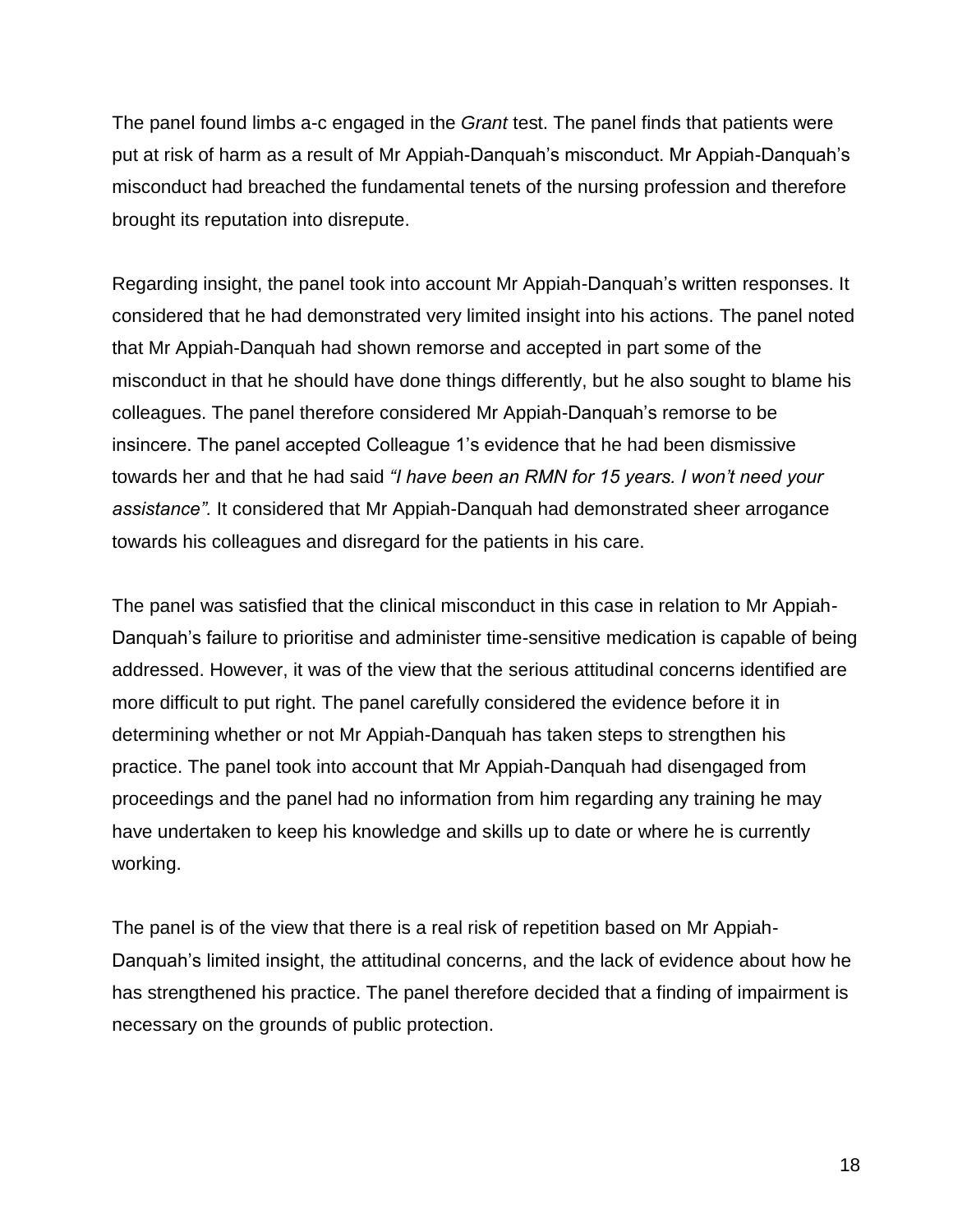The panel bore in mind that the overarching objectives of the NMC; to protect, promote and maintain the health, safety, and well-being of the public and patients, and to uphold and protect the wider public interest. This includes promoting and maintaining public confidence in the nursing and midwifery professions and upholding the proper professional standards for members of those professions.

The panel concluded that public confidence in the profession would be undermined if a finding of impairment were not made in this case and therefore also finds Mr Appiah-Danquah's fitness to practise impaired on the grounds of public interest.

Having regard to all of the above, the panel was satisfied that Mr Appiah-Danquah's fitness to practise is currently impaired.

### **Sanction**

The panel has considered this case very carefully and has decided to make a suspension order for a period of 12 months with a review. The effect of this order is that the NMC register will show that Mr Appiah-Danquah's registration has been suspended.

In reaching this decision, the panel has had regard to all the evidence that has been adduced in this case and had careful regard to the Sanctions Guidance (SG) published by the NMC. The panel accepted the advice of the legal assessor.

### **Submissions on sanction**

Ms Kennedy submitted that the appropriate sanction in this case is a 12 month suspension order with a review. She outlined to the panel what the NMC consider are the aggravating and mitigating features of the case. The aggravating features being lack of insight and conduct putting patients at risk. She submitted there are no mitigating features.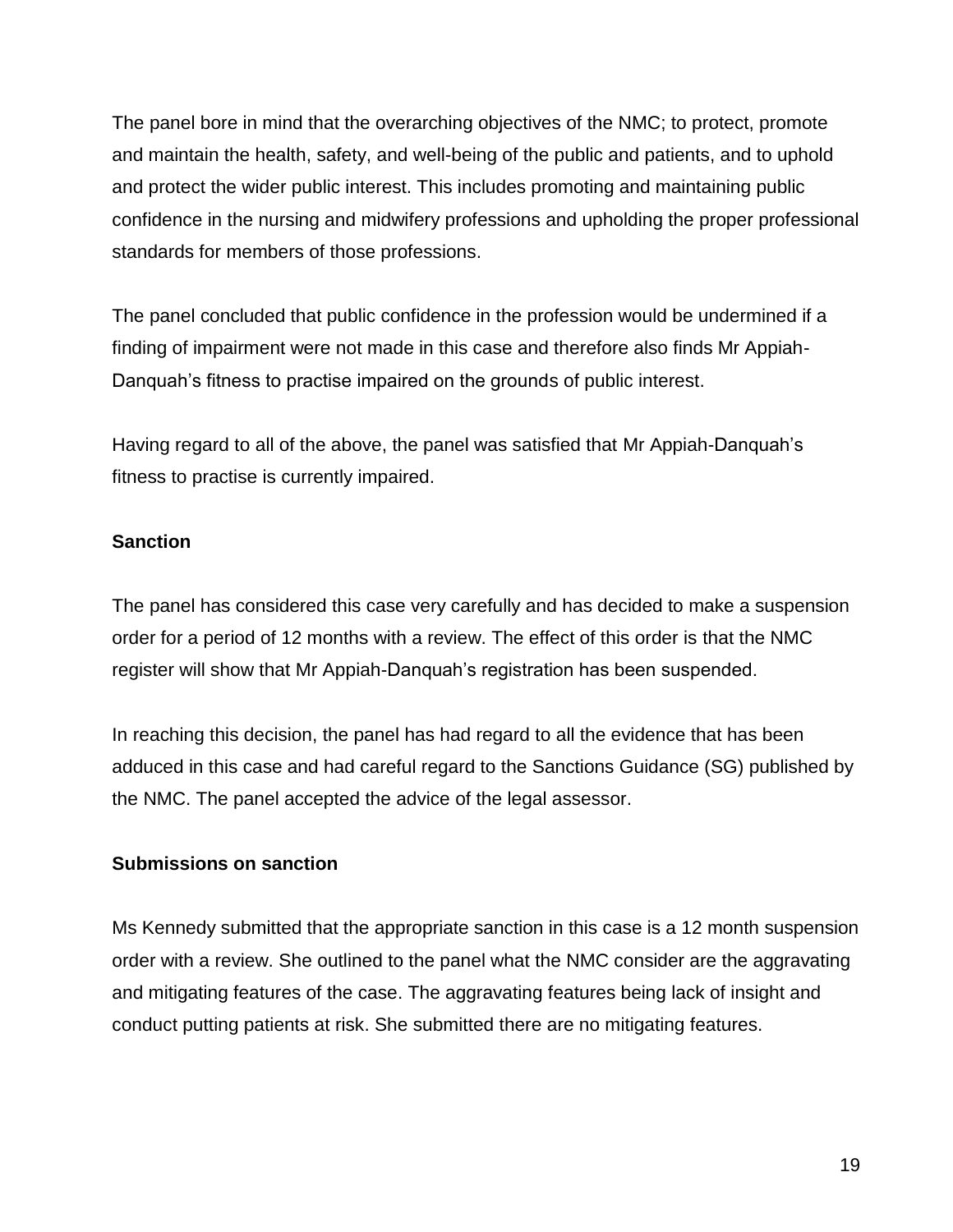Ms Kennedy submitted that to take no further action or to impose a caution order would not be appropriate due to the seriousness of the case and the public protection issues identified. She submitted that a conditions of practice order would not be appropriate due to Mr Appiah-Danquah's lack of engagement and because conditions would not adequately address the serious attitudinal issues identified.

Ms Kennedy submitted that a suspension order for 12 months would adequately protect the public and satisfy the public interest concerns. It would also give Mr Appiah-Danquah a sufficient length of time to reengage with the NMC.

# **Decision and reasons on sanction**

Having found Mr Appiah-Danquah's fitness to practise currently impaired, the panel went on to consider what sanction, if any, it should impose in this case. The panel has borne in mind that any sanction imposed must be appropriate and proportionate and, although not intended to be punitive in its effect, may have such consequences. The panel had careful regard to the SG. The decision on sanction is a matter for the panel independently exercising its own judgement.

The panel took into account the following aggravating features:

- Mr Appiah-Danquah's limited insight
- Mr Appiah-Danquah's misconduct put patients at risk of suffering harm
- Mr Appiah-Danquah's misconduct related to his failure to provide fundamental nursing care

The panel did not identify any mitigating features in this case.

The panel first considered whether to take no action but concluded that this would be inappropriate in view of the seriousness of the case. The panel decided that it would neither protect the public nor be in the public interest to take no further action.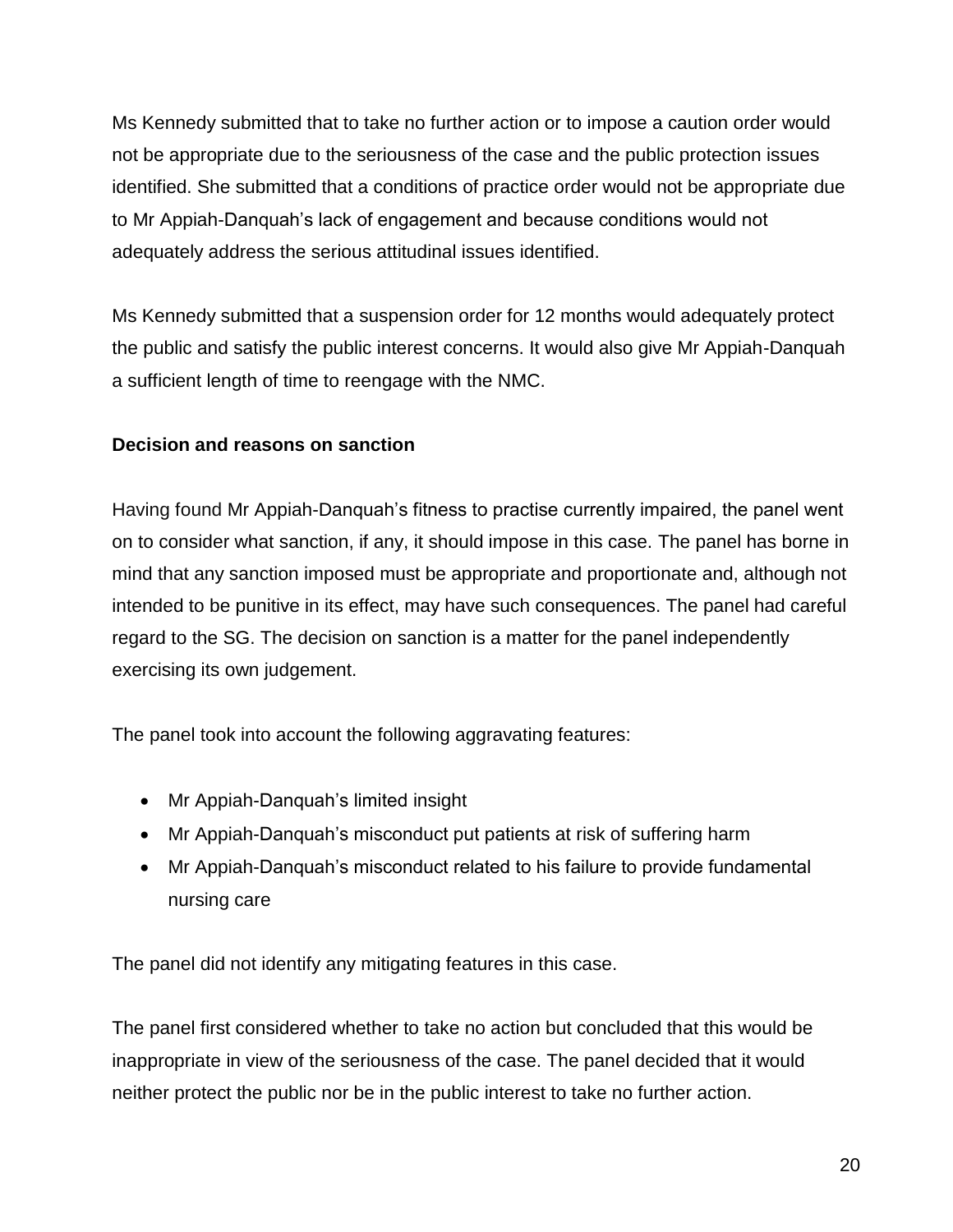It then considered the imposition of a caution order but again determined that, due to the seriousness of the case, and the public protection issues identified, an order that does not restrict Mr Appiah-Danquah's practice would not be appropriate in the circumstances. The SG states that a caution order may be appropriate where '*the case is at the lower end of the spectrum of impaired fitness to practise and the panel wishes to mark that the behaviour was unacceptable and must not happen again.'* The panel considered that Mr Appiah-Danquah's misconduct was not at the lower end of the spectrum and that a caution order would be inappropriate in view of the serious misconduct identified. The panel decided that it would be neither proportionate nor in the public interest to impose a caution order.

The panel next considered whether placing conditions of practice on Mr Appiah-Danquah's registration would be a sufficient and appropriate response. The panel is mindful that any conditions imposed must be proportionate, measurable and workable.

The panel is of the view that there are no practical or workable conditions that could be formulated, given the nature of the charges in this case and Mr Appiah Danquah's nonengagement. The seriousness of the attitudinal issues identified in this case is not something that can be addressed simply through retraining. Furthermore, the panel concluded that the placing of conditions on Mr Appiah-Danquah's registration would not adequately address the seriousness of this case and would not protect the public.

The panel then went on to consider whether a suspension order would be an appropriate sanction. The SG states that suspension order may be appropriate where some of the following factors are apparent:

- *A single instance of misconduct but where a lesser sanction is not sufficient;*
- *No evidence of harmful deep-seated personality or attitudinal problems;*
- *No evidence of repetition of behaviour since the incident;*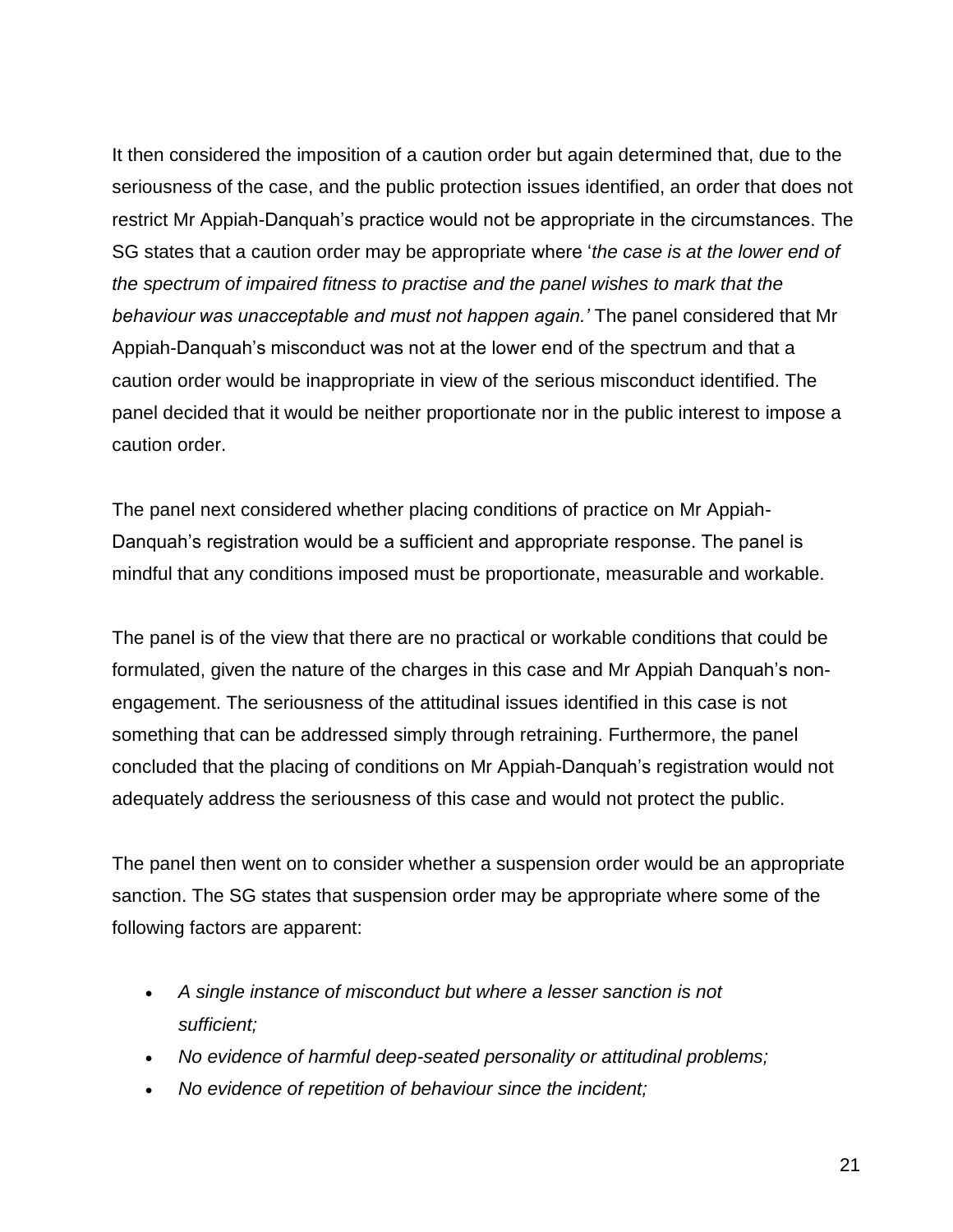*The Committee is satisfied that the nurse or midwife has insight and does not pose a significant risk of repeating behaviour;*

The panel considered that Mr Appiah-Danquah's conduct was serious and involved two patients during a single shift but can be deemed a single instance of misconduct. It considered that although it identified serious attitudinal issues, it had no evidence that they were deep seated and he had shown some insight. The panel was satisfied that in this case, the misconduct was not fundamentally incompatible with remaining on the register.

It did go on to consider whether a striking-off order would be proportionate but, taking account of all the information before it, and of the mitigation provided, the panel concluded that it would be disproportionate. Whilst the panel acknowledges that a suspension may have a punitive effect, it would be unduly punitive in Mr Appiah-Danquah's case to impose a striking-off order.

Balancing all of these factors the panel has concluded that a suspension order would be the appropriate and proportionate sanction.

The panel noted the hardship such an order will inevitably cause Mr Appiah-Danquah. However this is outweighed by the public interest in this case.

The panel considered that this order is necessary to mark the importance of maintaining public confidence in the profession, and to send to the public and the profession a clear message about the standard of behaviour required of a registered nurse.

The panel determined that a suspension order for a period of 12 months was appropriate in this case to protect the public and mark the seriousness of the misconduct. The panel considered 12 months to be sufficient time for Mr Appiah-Danquah to engage with the NMC and provide evidence that he has developed his insight and strengthened his practice.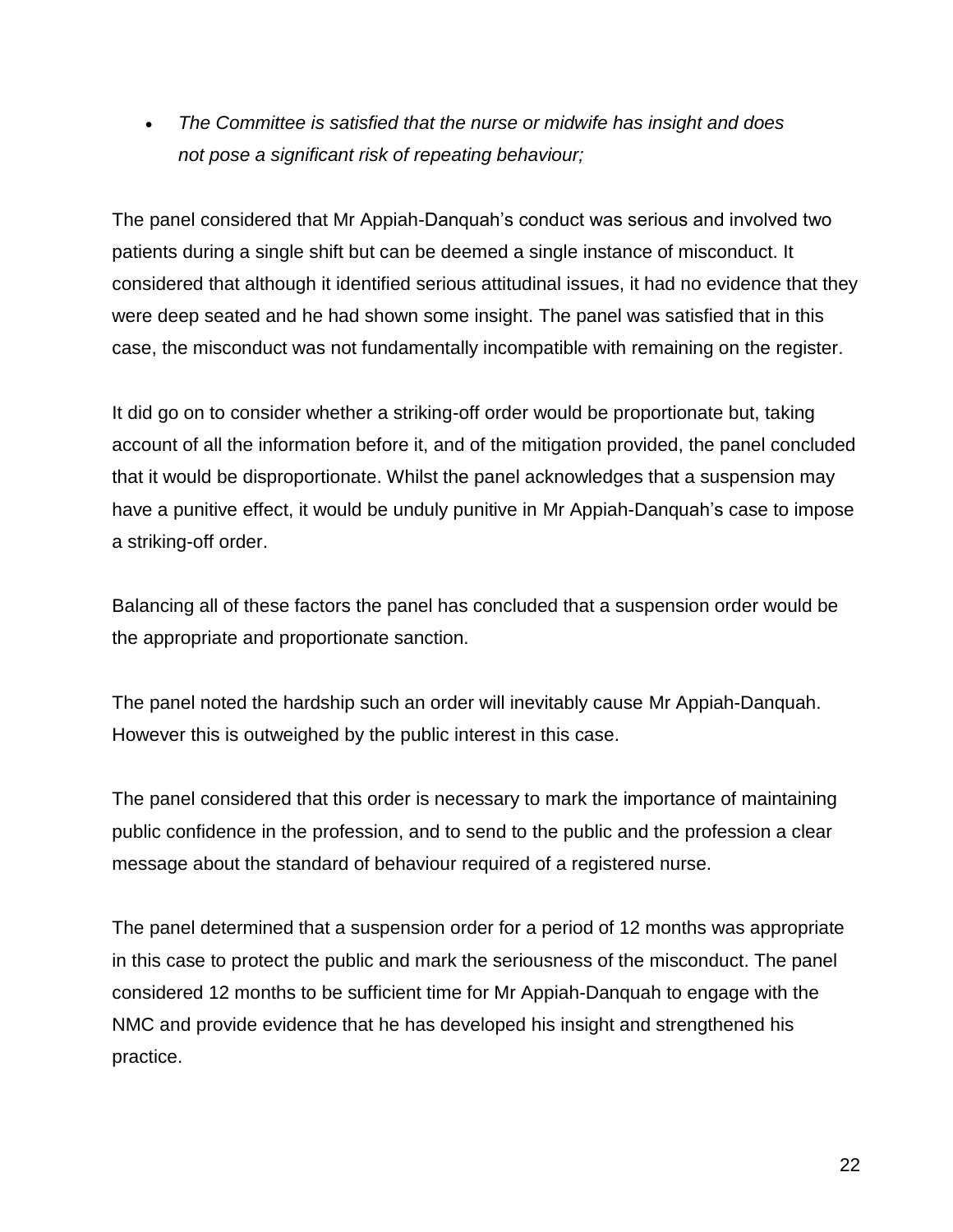At the end of the period of suspension, another panel will review the order. At the review hearing the panel may revoke the order, or it may confirm the order, or it may replace the order with another order.

Any future panel reviewing this case would be assisted by:

- Mr Appiah-Danquah's engagement with the NMC and his attendance at a future hearing.
- A reflective statement outlining the events and any learning.
- Evidence of any steps Mr Appiah-Danquah has taken or training undertaken to strengthen his practice.
- Employment references and testimonials.

This decision will be confirmed to Mr Appiah-Danquah in writing.

### **Interim order**

As the suspension order cannot take effect until the end of the 28-day appeal period, the panel has considered whether an interim order is required in the specific circumstances of this case. It may only make an interim order if it is satisfied that it is necessary for the protection of the public, is otherwise in the public interest or in Mr Appiah-Danquah's own interests until the suspension order takes effect. The panel heard and accepted the advice of the legal assessor.

# **Submissions on interim order**

The panel took account of the submissions made by Ms Kennedy. She submitted that an interim order is necessary on the grounds of public protection and in the public interest for a period of 18 months to cover the appeal period. She submitted that an interim suspension order would be appropriate and consistent with the panel's previous findings.